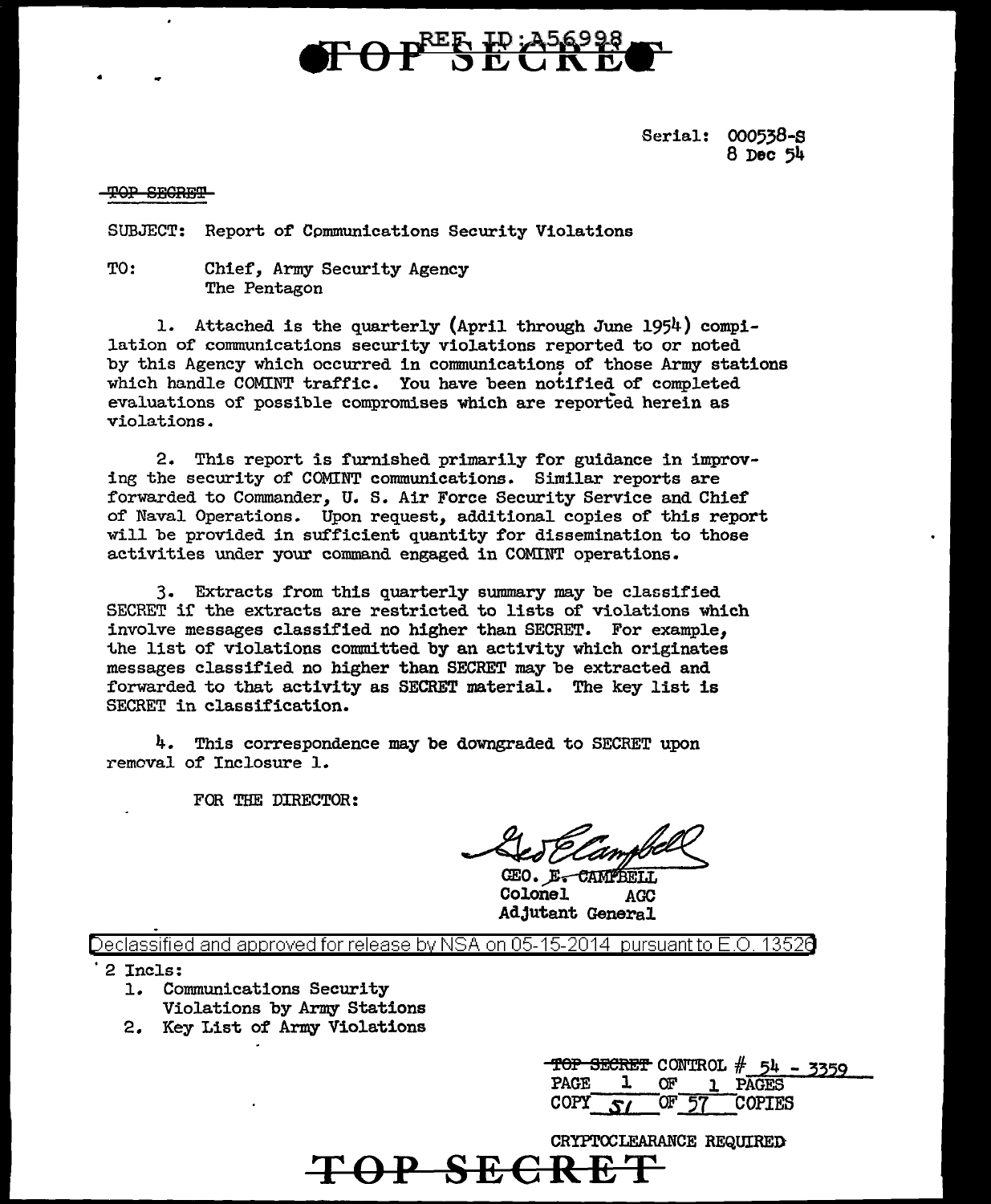

TOP SECRET

Serial: 000538-S  $8$  Dec  $54$ 

cc:

 $\boldsymbol{\mathcal{N}}$ A

NSA Pacific NSA Europe NSA United Kingdom NSA Far East NSA Alaska AG.  $c/s$ COMSEC (3)  $S/ASST$ COM PROD  $O6B$  $411$ 412 413

M/R: This is a compilation of communications security violations committed by Army COMINT stations during April, May, and June 1954. A similar report will be forwarded to Commander, USAFSS, and Chief of Naval Operations. 40 copies furnished ASA.

TOP<sup>2</sup>SECRET

 $4931-2,60454$ /pa  $\sim$   $\chi$   $\sim$   $\chi$   $\sim$   $\chi$   $\sim$   $\chi$ 

TOP SECRET CONTROL # 54-3359 A PAGE 1 OF 1 PAGES COPY JJ OF 17 COPIES<br>CRIPTOCLEARANCE REQUIRED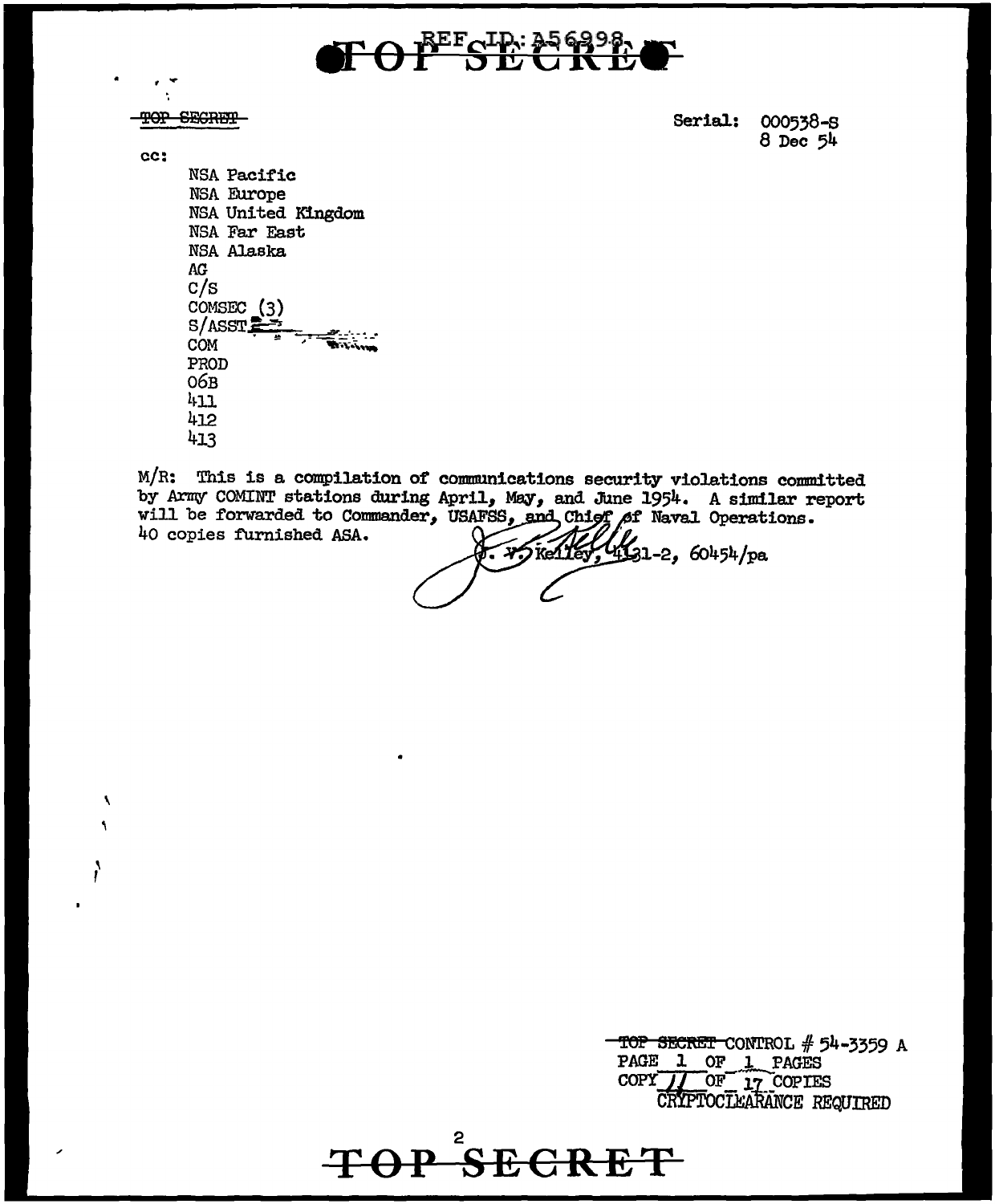# TOP SECRES

TOP SECRET

## COMMUNICATIONS SECURITY VIOLATIONS BY ARMY STATIONS

| <b>DTG</b>                                                                                                           | TRIGRAPH                                                                                       | KEY NO.                                                         | <b>REMARKS</b>                                                                                                                                                                                                                                                                                                                                                                                                      |
|----------------------------------------------------------------------------------------------------------------------|------------------------------------------------------------------------------------------------|-----------------------------------------------------------------|---------------------------------------------------------------------------------------------------------------------------------------------------------------------------------------------------------------------------------------------------------------------------------------------------------------------------------------------------------------------------------------------------------------------|
|                                                                                                                      |                                                                                                | <u>USM-2</u>                                                    |                                                                                                                                                                                                                                                                                                                                                                                                                     |
|                                                                                                                      |                                                                                                | <u>MAY</u>                                                      |                                                                                                                                                                                                                                                                                                                                                                                                                     |
| 2802402<br>280422Z                                                                                                   |                                                                                                | 3d<br>3b                                                        | Broke on YMSSE vice YMSSR<br>Broke on HNZSM vice INZSN                                                                                                                                                                                                                                                                                                                                                              |
|                                                                                                                      |                                                                                                | <b>JUNE</b>                                                     |                                                                                                                                                                                                                                                                                                                                                                                                                     |
| 290840Z                                                                                                              |                                                                                                | 3d                                                              | Broke on GNINL vice JNINL                                                                                                                                                                                                                                                                                                                                                                                           |
|                                                                                                                      |                                                                                                | <u>USM-3</u>                                                    |                                                                                                                                                                                                                                                                                                                                                                                                                     |
|                                                                                                                      |                                                                                                | <b>APRIL</b>                                                    |                                                                                                                                                                                                                                                                                                                                                                                                                     |
| 0212032<br>0212032<br>092250Z<br>1007002<br>120650Z<br>160910Z<br>180014Z<br>180320Z<br>2406452<br>260626Z           | AJQ<br>AKF<br><b>CKW</b><br>UES<br><b>CZE</b><br>EUH<br>FXL<br>UNX<br><b>HVK</b><br><b>IJP</b> | ı<br>ı<br>3d<br>3d<br>3d<br>3c<br>3d<br>3d<br>3d<br>3d          | Broke on AM rotor arrangement<br>Broke on AM rotor arrangement<br>Broke on MXUJU vice MXUJG<br>Broke on MBEZN vice MBHZN<br>Broke on UAIFY vice WAIFY<br>Broke on RPYCK vice RTYCK<br>Broke on NZTUH vice NZTJH<br>Broke on ZPXMU vice ZPXMJ<br>Broke on BVMZL vice UVMZL<br>Broke on XXWSF vice PXWSF                                                                                                              |
|                                                                                                                      |                                                                                                | <u>MAY</u>                                                      |                                                                                                                                                                                                                                                                                                                                                                                                                     |
| 010530Z                                                                                                              | <b>ACM</b>                                                                                     | 14                                                              | Slow rotor failed to step after<br>counter reading 370                                                                                                                                                                                                                                                                                                                                                              |
| 0218452<br>060854Z<br>060854Z<br>0813102<br>130212Z<br>141210Z<br>190050Z<br>200038Z<br>230412Z<br>30 May<br>310255Z | <b>AVG</b><br><b>BWK</b><br><b>BW</b><br>VJI<br>EDF<br>VOT<br>œи<br>COH<br>HIN<br>JCO          | 3b<br>10a<br>10a<br>3d<br>3d<br>ı<br>3d<br>3d<br>3d<br>12<br>3d | Broke on TKDCZ vice TKDCA<br>Broke on BB vice AA<br>Broke on BB vice AA<br>Broke on WIBXH vice AIBXH<br>Broke on YUWKP vice YUWKU<br>Broke on AM rotor arrangement<br>Broke on WAKCN vice WMACN<br>Broke on JUYEM vice JUYAM<br>Broke on OOWID vice OORDD<br>$\mu$ P/L words punched at end of<br>encrypted tape.<br>Broke on LEAET vice HEAET<br>- <del>TOP SECRET</del> CONTROL # 54-3359-B<br>PAGE 1 OF 14 PAGES |
| Tncl 1                                                                                                               |                                                                                                |                                                                 | OF 57 COPIES<br>COPY <sup>-</sup><br>CRYPTOCLEARANCE REQUIRED                                                                                                                                                                                                                                                                                                                                                       |

TOP SECRET

**WE** 

 $\dots$ 

Incl 1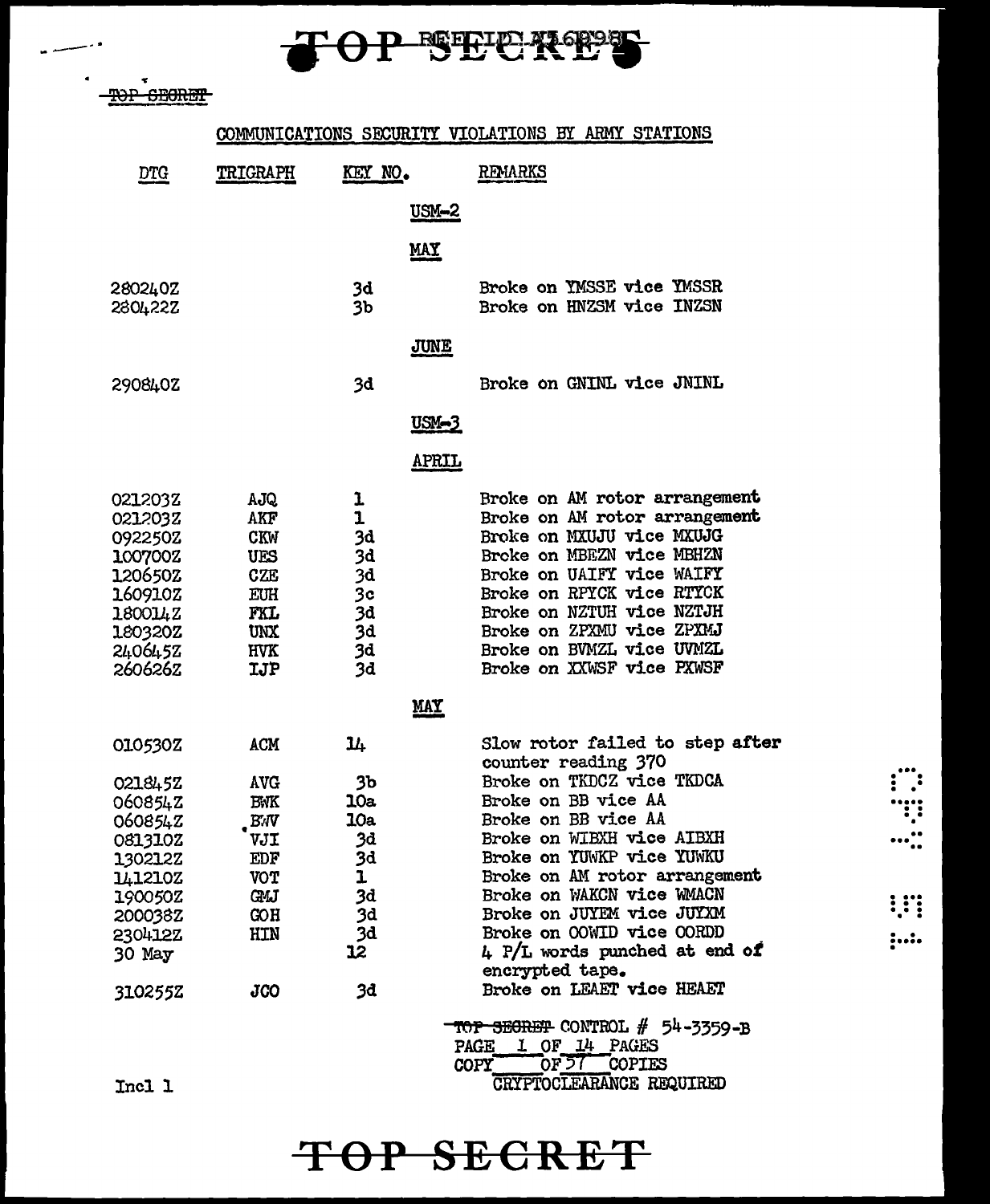

 $\blacksquare$ 

 $\bullet$  $\overline{a}$ 

| SEGI<br>TOR                              |                                 |                      |                                                                                                                            |
|------------------------------------------|---------------------------------|----------------------|----------------------------------------------------------------------------------------------------------------------------|
|                                          | VIOLATIONS (Cont'd)             |                      |                                                                                                                            |
| <b>DTG</b>                               | TRIGRAFH                        | KEY NO.              | <b>REMARKS</b>                                                                                                             |
|                                          |                                 |                      | $USM-3$ (Cont'd)                                                                                                           |
|                                          |                                 |                      | JUNE                                                                                                                       |
| 070830Z<br>230530Z<br>2804302<br>301845Z | CXD<br><b>GSD</b><br>HOW<br>HZY | 3c<br>3đ<br>3d<br>3d | Broke on BHZEU vice BHEEU<br>Broke on XVZFP vice XVZFK<br>Broke on CDPZS vice CDPZH<br>Broke on OHHGG vice OHHRG           |
|                                          |                                 |                      | USM-4                                                                                                                      |
|                                          |                                 |                      | <u>APRIL</u>                                                                                                               |
| 022007Z<br>030532Z                       | XVR                             | 3d<br>14             | Broke on TAAPK vice TAAUK<br>Fifth Alphabet rotor failed to<br>step one time at counter reading<br>1400 in part two of MSG |
| 0919152                                  | ZLW                             | 3d                   | Broke on NNPTT vice NNPTQ                                                                                                  |
| 1005492                                  | ZOU                             | 3d                   | Broke on PZGLF vice PZGLH                                                                                                  |
| 102349Z                                  | ZVF                             | 3d                   | Broke on SQFAZ vice SQFYZ                                                                                                  |
| 112005Z                                  | ABS                             | 3d                   | Broke on JPVTG vice JPQTG                                                                                                  |
| 132020Z                                  | <b>TOA</b>                      | 3c                   | Broke on DQSCV vice PQSCV                                                                                                  |
| 1414552                                  | ATK                             | 3d                   | Broke on TICVT vice TIFIT                                                                                                  |
| 160220Z                                  | EMU                             | 3d                   | Broke on SBLAZ vice SXLAZ                                                                                                  |
| 1914452                                  | <b>BVB</b>                      | 3 <sub>c</sub>       | Broke on PTRNB vice PTRNE                                                                                                  |
| 250205Z                                  | <b>DFE</b>                      | 3d                   | Broke on YLVMU vice YLVMH                                                                                                  |
| 2723352                                  | <b>DSE</b>                      | 3d                   | Broke on EPFUL vice EPFUY                                                                                                  |
| 280350Z                                  | <b>DUR</b>                      | 3Ъ                   | Broke on KHGDE vice KIGDE                                                                                                  |
| 281030Z                                  | <b>DWQ</b>                      | 3 <sub>c</sub>       | Broke on UMZFW vice QMZFW                                                                                                  |
|                                          |                                 |                      | <b>MAY</b>                                                                                                                 |
| 0400552                                  | EZO                             | 3d                   | Broke on AZROF vice AZROA                                                                                                  |
| 040610Z                                  | FBB                             | 3d                   | Broke on XFPJX vice XEPJJ                                                                                                  |
| 0406352                                  | FAZ                             | 3d                   | Broke on OQNZV vice DQNZV                                                                                                  |
| 052205Z                                  | FKV                             | 3d                   | Broke on MUNUZ vice MUMUZ                                                                                                  |
| 080340Z                                  | <b>GCX</b>                      | 3d                   | Broke on ALGTS vice YLGTS                                                                                                  |
| 090001Z                                  | IQK                             | 3d                   | Broke on KRKQH vice KGKQH                                                                                                  |
| 102127Z                                  | G?P                             | 3d                   | Broke on XUJME vice XUJMR                                                                                                  |
| 121550Z                                  | HCR                             | 3d                   | Broke on RQENC vice KQENC                                                                                                  |
| 122229Z                                  | <b>HFB</b>                      | 3d                   | Broke on VYWVO vice NYWVO                                                                                                  |
|                                          |                                 |                      |                                                                                                                            |

-TOP SEGRET CONTROL # 54-3359-B<br>PAGE 2 OF 14 PAGES<br>COPY OF 57 COPIES<br>CRYPTOCLEARANCE REQUIRED

 $\vdots$  :

 $\frac{1}{2}$ 

 $\vdots$ 

TOP SECRET

 $\mathbf 2$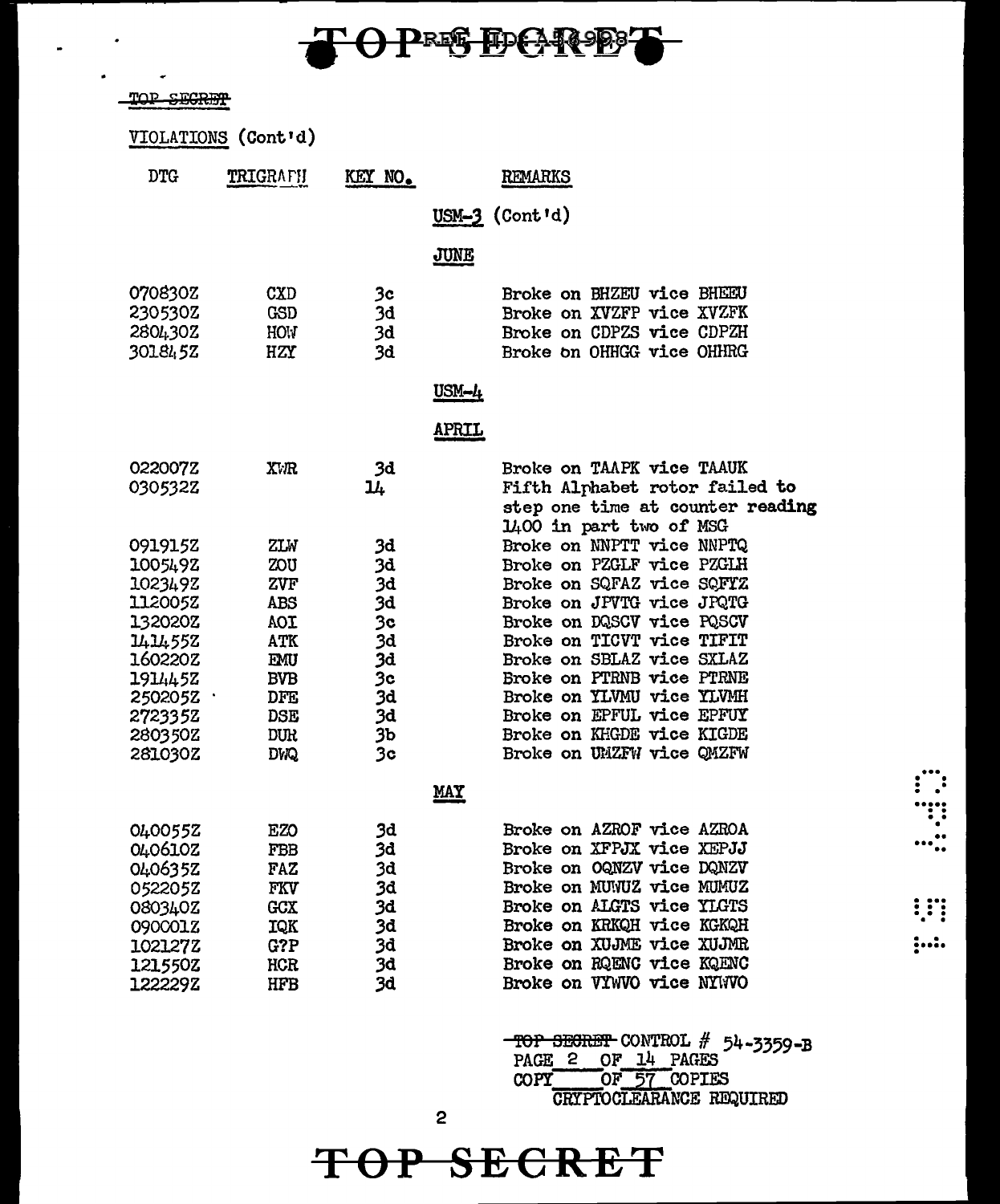## **TO PESE ORE**

### -TOP SECRET

 $\ddot{\phantom{0}}$ 

 $\bullet$ 

| <u>DTG</u>                                                                                                                                                                          | TRIGRAPH                                                                                                                                               | KEY NO.                                                                                                               |              | REMARKS                                                                                                                                                                                                                                                                                                                                                                                                                                                                                                                                                                         |
|-------------------------------------------------------------------------------------------------------------------------------------------------------------------------------------|--------------------------------------------------------------------------------------------------------------------------------------------------------|-----------------------------------------------------------------------------------------------------------------------|--------------|---------------------------------------------------------------------------------------------------------------------------------------------------------------------------------------------------------------------------------------------------------------------------------------------------------------------------------------------------------------------------------------------------------------------------------------------------------------------------------------------------------------------------------------------------------------------------------|
|                                                                                                                                                                                     |                                                                                                                                                        |                                                                                                                       |              | USM-4 $(Cont id)$                                                                                                                                                                                                                                                                                                                                                                                                                                                                                                                                                               |
|                                                                                                                                                                                     |                                                                                                                                                        |                                                                                                                       | MAY          | (Cont 'd)                                                                                                                                                                                                                                                                                                                                                                                                                                                                                                                                                                       |
| 140724Z<br><b>151650Z</b><br>190005Z<br>2103452<br>2507352<br>271205Z                                                                                                               | HQB<br><b>HYG</b><br>IQO<br>JEI<br>KED<br>KVQ                                                                                                          | 3d<br>3d<br>14<br>3d<br>3d<br>3d                                                                                      |              | Broke on VYJHS vice PEWNK<br>Broke on RVPSA vice RVPGA<br>Random rotor overstepped at<br>counter reading 0229<br>Broke on XXTOL vice XXTCL<br>Broke on VAVNX vice VVVNX<br>Broke on MOKXG vice YOKXG                                                                                                                                                                                                                                                                                                                                                                            |
|                                                                                                                                                                                     |                                                                                                                                                        |                                                                                                                       | <b>JUNE</b>  |                                                                                                                                                                                                                                                                                                                                                                                                                                                                                                                                                                                 |
| 010225Z<br>031707Z<br>040900Z<br>1021352<br>1606542<br>161948Z<br>2007072<br>200730Z<br><b>201205Z</b><br>220245Z<br>230008Z<br>230330Z<br>2517552<br>2922432<br>300315Z<br>3005432 | LXM<br><b>MPA</b><br><b>MUO</b><br>OXB<br>QKP<br>QOE<br>RPI<br>RPM<br><b>RQS</b><br>SAB<br>SGE<br><b>SIO</b><br><b>TBX</b><br>UDN<br><b>UEP</b><br>UFH | 3d<br>10a<br>3d<br>3a<br>3a<br>3d<br>14<br>14<br>3c<br>3d<br>14<br>3 <sub>c</sub><br>3 <sub>b</sub><br>3d<br>3d<br>3d |              | Broke on KZFQK vice KZKQK<br>Broke on BB vice AA<br>Broke on RUPBF vice RIDBF<br>Broke on TRFMT vice TRMFT<br>Broke on TFYSY vice TFSYY<br>Broke on AWRHE vice AWRLE<br>Random rotor failed to step at<br>counter readings 565 and 1140<br>Random rotor failed to step at<br>counter reading 0006<br>Broke on UDTKG vice UGTKT<br>Broke on QLYLY vice QLYIK<br>Random rotor failed at counter<br>readings 3760, 3761, and 3787<br>Broke on ZDVMT vice ZGVMT<br>Broke on RZZIX vice RYZIX<br>Broke on BWKOH vice BWKEH<br>Broke on SOPBS vice SOPBX<br>Broke on ZSGUD vice ZSGUK |
|                                                                                                                                                                                     |                                                                                                                                                        |                                                                                                                       | <u>USM-5</u> |                                                                                                                                                                                                                                                                                                                                                                                                                                                                                                                                                                                 |
|                                                                                                                                                                                     |                                                                                                                                                        |                                                                                                                       | <b>MAY</b>   |                                                                                                                                                                                                                                                                                                                                                                                                                                                                                                                                                                                 |
| 1023152                                                                                                                                                                             | ARD                                                                                                                                                    | 3d                                                                                                                    |              | Broke on JNQMX vice JNOMX                                                                                                                                                                                                                                                                                                                                                                                                                                                                                                                                                       |

TOP SECRET CONTROL # 54-3359-B PAGE 3 OF 14 PAGES COPY OF 57 COPIES CRYPTOCLEARANCE REQUIRED

... . . . • . . ..... . . .. .

 $\cdots$  ...

.... . . . . . . . .

..... • • .

3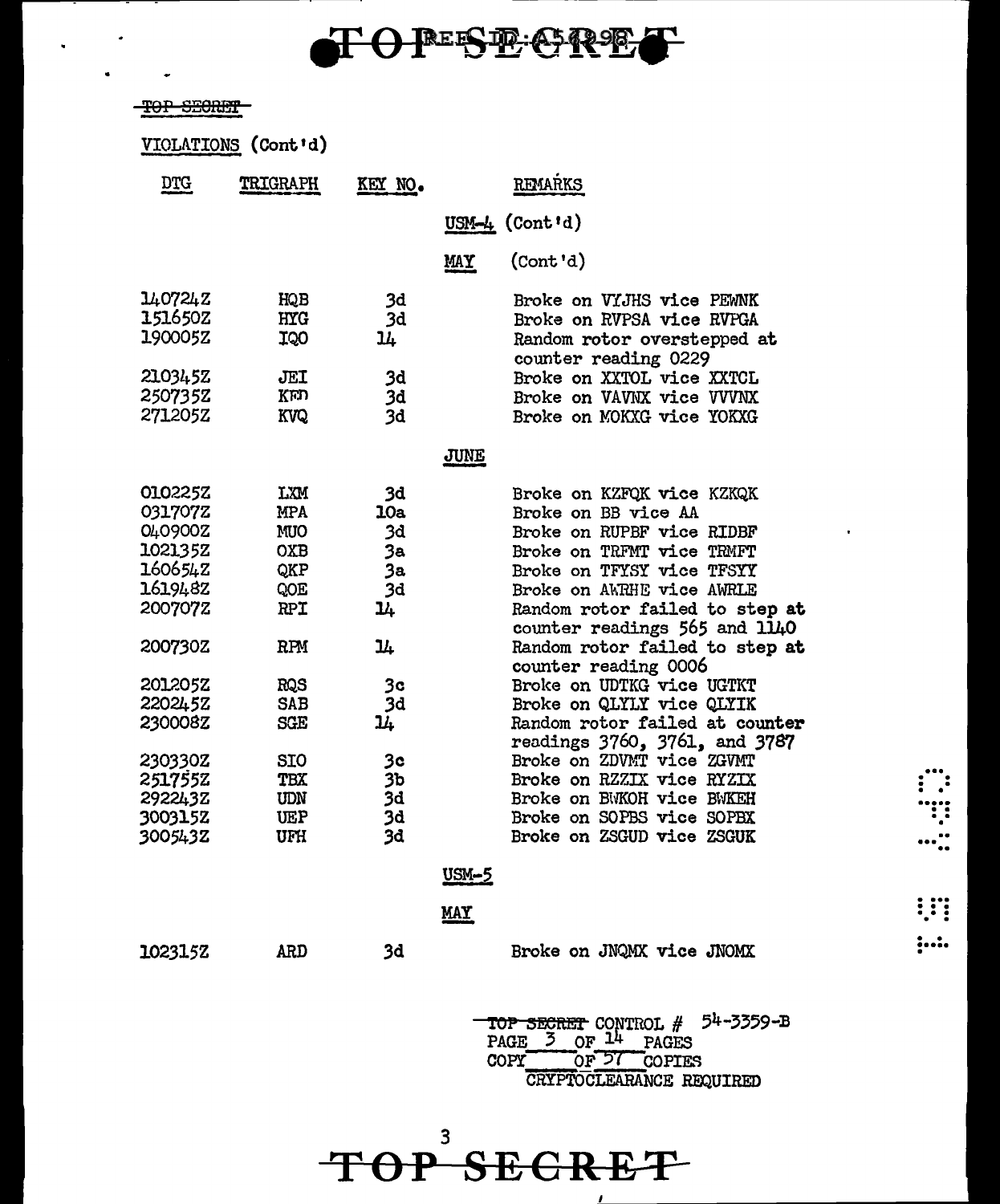# TOPESE CREE

 $\omega_{\rm{max}}$ 

 $\vdots$ "!"  $\cdots$  :

**IFT** 

 $\ddot{.}$ 

### TOP SECRET

 $\overline{\mathbf{a}}$ 

|                                                                                                                                                                          | VIOLATIONS (Cont'd)                                                                                          |                                                                                       |              |                                                                                                                                                                                                                                                                                                                                                                                                                                                |
|--------------------------------------------------------------------------------------------------------------------------------------------------------------------------|--------------------------------------------------------------------------------------------------------------|---------------------------------------------------------------------------------------|--------------|------------------------------------------------------------------------------------------------------------------------------------------------------------------------------------------------------------------------------------------------------------------------------------------------------------------------------------------------------------------------------------------------------------------------------------------------|
| <b>DTG</b>                                                                                                                                                               | TRIGRAPH                                                                                                     | KEY NO.                                                                               |              | REMARKS                                                                                                                                                                                                                                                                                                                                                                                                                                        |
|                                                                                                                                                                          |                                                                                                              |                                                                                       | <u>USM-7</u> |                                                                                                                                                                                                                                                                                                                                                                                                                                                |
|                                                                                                                                                                          |                                                                                                              |                                                                                       |              |                                                                                                                                                                                                                                                                                                                                                                                                                                                |
|                                                                                                                                                                          |                                                                                                              |                                                                                       | <b>APRIL</b> |                                                                                                                                                                                                                                                                                                                                                                                                                                                |
| 1200342<br>1419592<br>161627Z<br>2013452<br>211615Z<br>2721142                                                                                                           | CKI<br><b>CXG</b><br><b>DGY</b><br><b>DXT</b><br>EEZ<br>FLS                                                  | 3d<br>3a<br>3d<br>9<br>3 <sub>b</sub><br>3d                                           |              | Broke on EFZPP vice IFZPP<br>Broke on TABBU vice TBBAU<br>Broke on APFGY vice APXGY<br>Broke using trigraph DXZ<br>Broke on RMMCO vice RNNCO<br>Broke on KCSQO vice KCSQF                                                                                                                                                                                                                                                                      |
|                                                                                                                                                                          |                                                                                                              |                                                                                       | <u>MAY</u>   |                                                                                                                                                                                                                                                                                                                                                                                                                                                |
| 0314302<br>060325Z                                                                                                                                                       | <b>BAG</b><br><b>BMN</b>                                                                                     | 3d<br>14                                                                              |              | Broke on LYYAO vice LNYAO<br>Random rotor overstepped at                                                                                                                                                                                                                                                                                                                                                                                       |
| 082017Z<br>092128Z<br>121914Z<br>1405062                                                                                                                                 | CHQ<br><b>CPQ</b><br><b>DNQ</b><br><b>DXC</b>                                                                | 3d<br>3d<br>3d<br>3a                                                                  |              | counter reading 2368<br>Broke on ZUNLE vice ZWNLE<br>Broke on XYGBA vice XYIBA<br>Broke on OUDUH vice OLDUH<br>Broke on HTEUV vice THEUV                                                                                                                                                                                                                                                                                                       |
|                                                                                                                                                                          |                                                                                                              |                                                                                       | $USM-9$      |                                                                                                                                                                                                                                                                                                                                                                                                                                                |
|                                                                                                                                                                          |                                                                                                              |                                                                                       | <b>APRIL</b> |                                                                                                                                                                                                                                                                                                                                                                                                                                                |
| 010233Z<br>030047Z<br>070648Z<br>072150Z<br>0915252<br>110440Z<br>111927Z<br>1315532<br>1503572<br><b>1602002</b><br>172027Z<br>181512Z<br>2001552<br>2314202<br>2413062 | GPR<br>HEF<br><b>ILO</b><br>IQJ<br>JCX<br>JMN<br>JQO<br>KDW<br>KNO<br>KTO<br>LHH<br>IMN<br>LTJ<br>MRZ<br>MZX | 3ъ<br>3b<br>3d<br>3d<br>3d<br>3d<br>3d<br>3c<br>3d<br>3d<br>Зc<br>3а<br>3d<br>3d<br>9 |              | Broke on BSPAE vice BSQAE<br>Broke on OUAPD vice FUAPD<br>Broke on OOVJS vice ROVJS<br>Broke on VVGMI vice VVYMI<br>Broke on QENTJ vice QENTW<br>Broke on MIXLC vice MPXTC<br>Broke on XDJIP vice XDQIP<br>Broke on FHYWB vice PHIWB<br>Broke on EMUKK vice EVUKK<br>Broke on MYUTW vice MYCTW<br>Broke on XCIIB vice XGIIB<br>Broke on LYCIQ vice LYICQ<br>Broke on CYQOU vice CLQOU<br>Broke on BVEEC vice BSEEC<br>Broke using trigraph MXZ |
|                                                                                                                                                                          |                                                                                                              |                                                                                       | PAGE         | -TOP SECRET CONTROL # 54-3359-B<br>$4$ OF $14$<br>PAGES                                                                                                                                                                                                                                                                                                                                                                                        |

OF 57 COPIES COPY<sup>-</sup> **CRYPTOCLEARANCE REQUIRED** 

 $\, {\bf k}$ TOP SECRET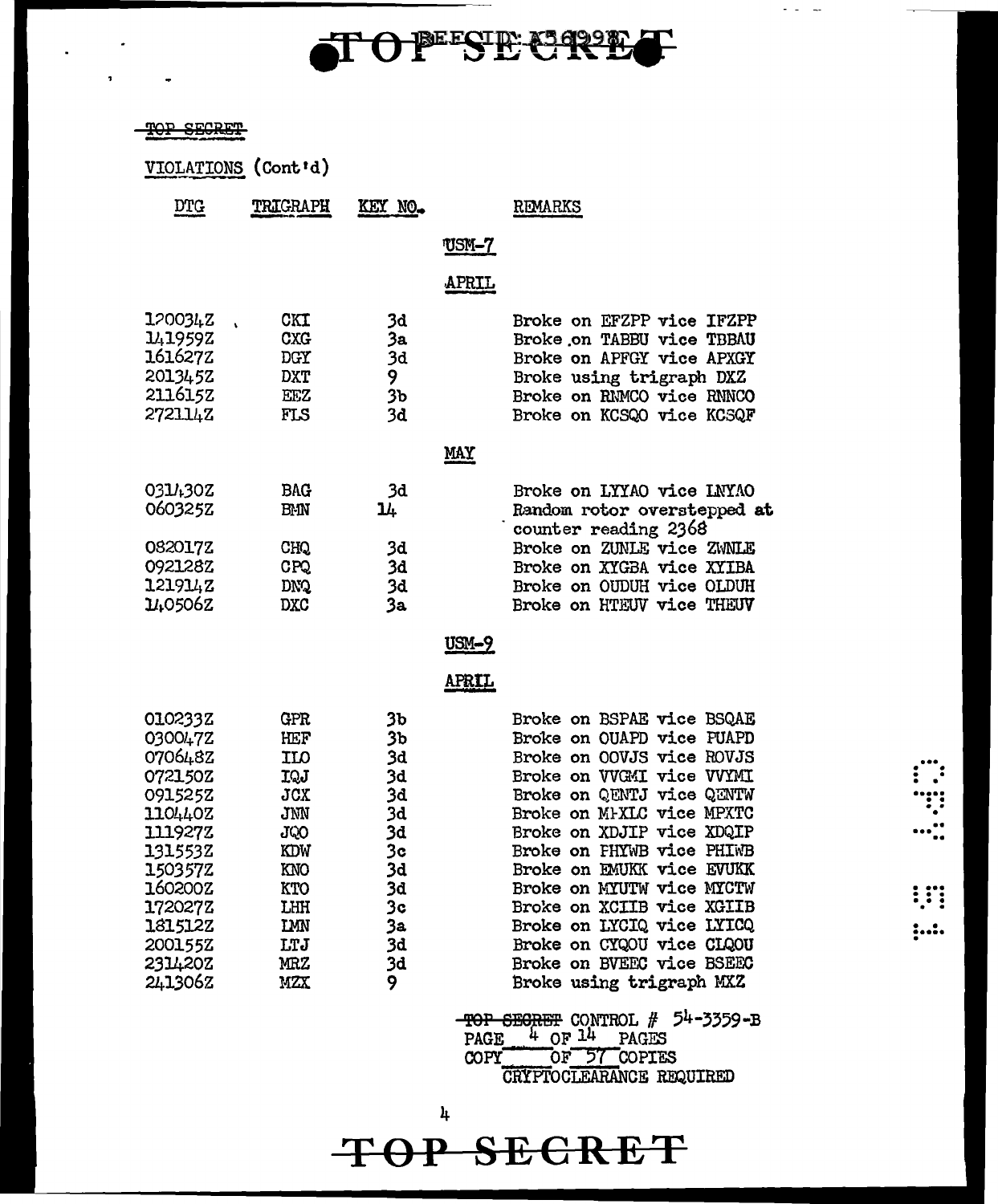

## TOP SECRET

 $\ddot{\phantom{a}}$ 

 $\overline{\phantom{a}}$ 

 $\ddot{\phantom{a}}$ 

| VIOLATIONS (Cont'd) |  |
|---------------------|--|
|---------------------|--|

| DTG                | <b>TRIGRAPH</b>   | <u>KEY</u> NO. | REMARKS                                                                                                                         |
|--------------------|-------------------|----------------|---------------------------------------------------------------------------------------------------------------------------------|
|                    |                   |                | $USM-9$ (Cont'd)                                                                                                                |
|                    |                   |                | APRIL (Cont'd)                                                                                                                  |
| 2614282<br>2807152 | NKF<br><b>MUT</b> | 3d<br>9        | Broke on ERWVF vice FROVF<br>Broke using trigraph NVT                                                                           |
|                    |                   |                | $\overline{\text{MIX}}$                                                                                                         |
| 0405252            | PFO               | 3đ             | Broke on HXSGA vice WXSGA                                                                                                       |
| 0422202            | PJX               | 10a            | Broke on BB vice CC                                                                                                             |
| 0917282            | QRY               | 3c             | Broke on MNKGC vice MNKCC                                                                                                       |
| 130527Z            | RMH               | 3d             | Broke on QGCXE vice QGCXK                                                                                                       |
| 210348Z            | <b>SWE</b>        | 3a             | Broke on TJXOZ vice TJOXZ                                                                                                       |
| 232155Z            | TFA               |                | Broke on YKMOY vice YSMOY                                                                                                       |
|                    |                   | 3d             |                                                                                                                                 |
| 2614102            | TPX               | 3d             | Broke on UUVGW vice LUVGW                                                                                                       |
| 3001302            | <b>VEM</b>        | 3Ъ             | Broke on QFFUN vice QEFUN                                                                                                       |
| 3114412            | <b>UMC</b>        | 9              | Broke using trigraph UME                                                                                                        |
|                    |                   |                | JUNE                                                                                                                            |
| 0103332            | <b>UPX</b>        | 3d             | Broke on DRKYA vice DRKYE                                                                                                       |
| 020300Z            | ABS               | 3đ             | Broke on EKFQS vice IKPQS                                                                                                       |
| 100810Z            | <b>WAD</b>        | 3d             | Broke on KUXRG vice KSXRG                                                                                                       |
| 1116042            | WFV               | 3d             | Broke on MRSYU vice MPSYU                                                                                                       |
| <b>160208Z</b>     | <b>WVX</b>        | 3d             | Broke on AGGIQ vice AGGIO                                                                                                       |
| 1723452            | XEW               | 3c             | Broke on JNDGY vice JNDCY                                                                                                       |
|                    |                   | <b>3d</b>      | Broke on UUHKI vice UUEKI                                                                                                       |
| 1912522            | XOA               | 10a            |                                                                                                                                 |
| 2223452            | YBE               |                | Broke on AA vice BB                                                                                                             |
| 26011,52           | YPW               | 3a             | Broke on RGFNH vice RGNFH                                                                                                       |
| 280230Z            | YZO               | 3d             | Broke on RXVSX vice RXVSV                                                                                                       |
| 290836Z            | ZFM               | 6              | Deciphered to KNWOJ broke<br>on KNOWJ                                                                                           |
| 300500Z            | ZJJ               | 3d             | Broke on WNCSD vice WMCED                                                                                                       |
|                    |                   |                | USM-30                                                                                                                          |
|                    |                   |                | <u>APRIL</u>                                                                                                                    |
| 0911402            | <b>ELI</b>        | 3d             | Broke on URSBA vice UXSBA                                                                                                       |
| 1617202            | <b>GEN</b>        | 3d             | Broke on HQPNP vice HGPNP                                                                                                       |
| 260500Z            | <b>ICM</b>        | 9.             | Broke using trigraph ICH                                                                                                        |
|                    |                   |                | TOP SECRET CONTROL $#$ 54-3359-B<br>OF 14 PAGES<br>PAGE 5<br>OF 57 COPIES<br>COPY <sup>-</sup><br>CRYPTOCLEARANCE REQUIRED<br>5 |
|                    |                   |                |                                                                                                                                 |

 $\begin{array}{c}\n\ldots \\
\ldots \\
\ldots \\
\ldots \\
\ldots\n\end{array}$ 

 $\vdots$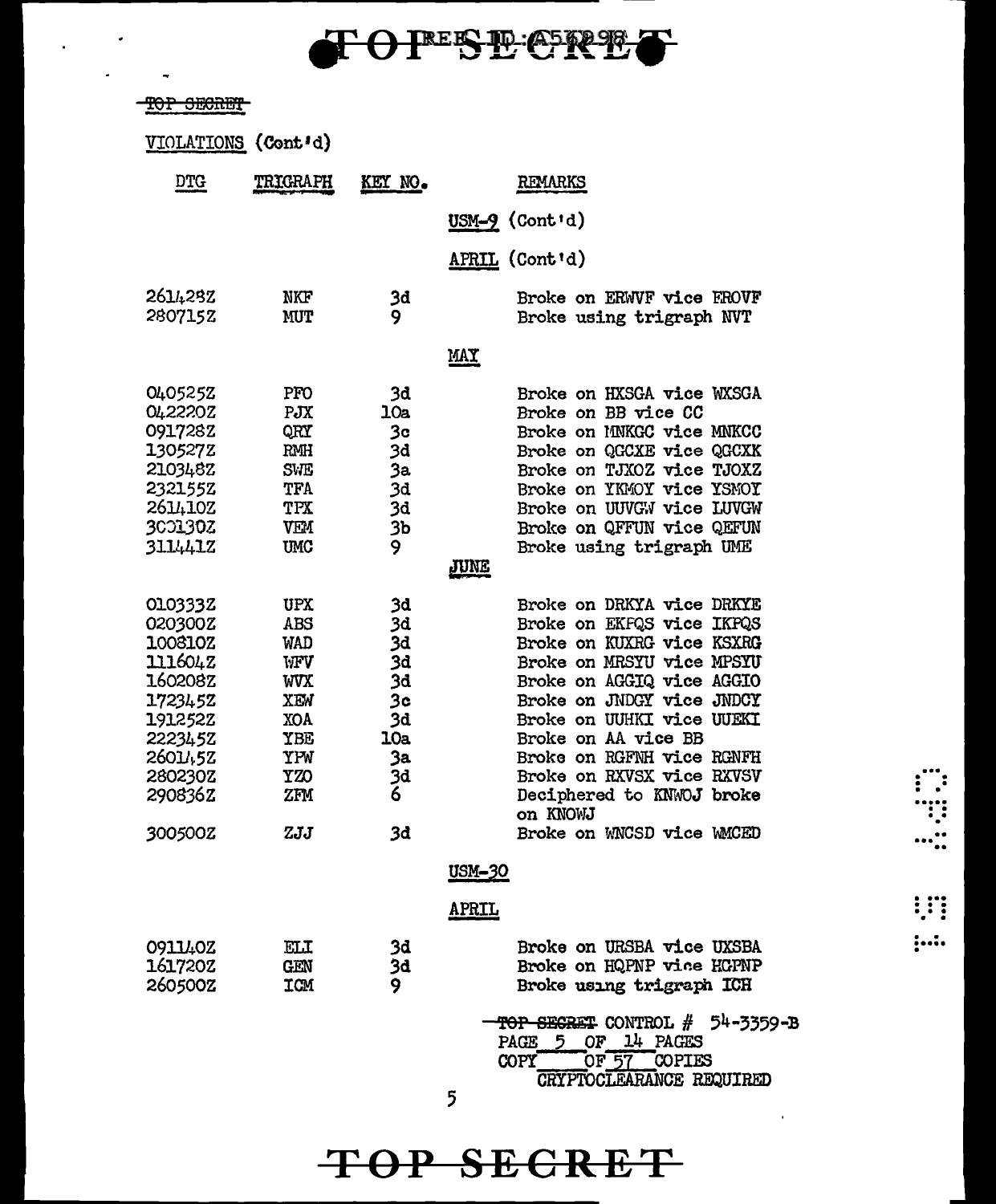| TOPESE SSOPP |  |  |  |  |
|--------------|--|--|--|--|
|--------------|--|--|--|--|

 $\ddot{\phantom{0}}$ 

 $\ddot{\phantom{0}}$ 

 $\ddot{\phantom{a}}$ 

| <u>MP SIGI</u>                                                                                                        |                                                                                         |                                                                            |                                                                                                                                                                                                                                                                                                                                    |
|-----------------------------------------------------------------------------------------------------------------------|-----------------------------------------------------------------------------------------|----------------------------------------------------------------------------|------------------------------------------------------------------------------------------------------------------------------------------------------------------------------------------------------------------------------------------------------------------------------------------------------------------------------------|
| VIOLATIONS (Cont'd)                                                                                                   |                                                                                         |                                                                            |                                                                                                                                                                                                                                                                                                                                    |
| <u>DTG</u>                                                                                                            | TRIGRAPH                                                                                | KEY NO.                                                                    | <b>REMARKS</b>                                                                                                                                                                                                                                                                                                                     |
|                                                                                                                       |                                                                                         |                                                                            | USM-30 (Cont'd)                                                                                                                                                                                                                                                                                                                    |
|                                                                                                                       |                                                                                         |                                                                            | <b>APRIL (Cont'd)</b>                                                                                                                                                                                                                                                                                                              |
| 2706402                                                                                                               | <b>IHN</b>                                                                              | 3d                                                                         | Broke on MTUGK vice MTFGK                                                                                                                                                                                                                                                                                                          |
|                                                                                                                       |                                                                                         |                                                                            | <b>MAY</b>                                                                                                                                                                                                                                                                                                                         |
| 021630Z<br>040700Z<br>140320Z<br>161300Z<br>1705302<br>190430Z<br>1916152<br>191630Z<br>280455Z<br>281215Z<br>281215Z | AJS<br>AUU<br><b>COR</b><br>CXT<br><b>DBO</b><br>DHD<br>DIH<br>DIO<br>EJS<br>EKH<br>EKD | 3Ъ<br>3d<br>3d<br>3d<br>3d<br>3d<br>3d<br>3 <sub>b</sub><br>3d<br>3d<br>3a | Broke on FSNGW vice ESMGW<br>Broke on IMZBX vice IMUBX<br><b>Broke on TYSYO vice TRSYO</b><br>Broke on ZARIU vice ZARIF<br>Broke on ROAZS vice ROAZJ<br>Broke on CFFTY vice KFFTY<br>Broke on VXCWP vice VXCXU<br>Broke on IOWWC vice IOWVC<br>Broke on KIGGD vice KBGGD<br>Broke on MODRN vice WODRN<br>Broke on IWRYJ vice IWYRJ |
|                                                                                                                       |                                                                                         |                                                                            | JUNE                                                                                                                                                                                                                                                                                                                               |
| 030530Z<br>030530Z<br>070910Z<br>2712102                                                                              | <b>AMZ</b><br>ANT<br><b>BIE</b><br>FJJ                                                  | 3d<br>3d<br><b>3d</b><br>3d                                                | Broke on EFAHY vice EFAHH<br>Broke on JCTFC vice JFTFC<br>Broke on HYKMN vice HYCMN<br>Broke on GHYJX vice GHYJK                                                                                                                                                                                                                   |
|                                                                                                                       |                                                                                         |                                                                            | USM-31                                                                                                                                                                                                                                                                                                                             |
| 17 April                                                                                                              |                                                                                         | 12                                                                         | Switch was in text position                                                                                                                                                                                                                                                                                                        |
|                                                                                                                       |                                                                                         |                                                                            | <u>USM-32</u>                                                                                                                                                                                                                                                                                                                      |
| 19 April                                                                                                              |                                                                                         | 13                                                                         | Caused by mechanical failure                                                                                                                                                                                                                                                                                                       |
|                                                                                                                       |                                                                                         |                                                                            | <u>USM-35</u>                                                                                                                                                                                                                                                                                                                      |
|                                                                                                                       |                                                                                         |                                                                            | <b>APRIL</b>                                                                                                                                                                                                                                                                                                                       |
| 1702152<br>180005Z<br>300300Z                                                                                         | <b>BEO</b><br><b>BGB</b><br>CMB                                                         | 3d<br>3d<br>3b                                                             | Broke on QRJHA vice QRJCA<br>Broke on IEXYS vice IEQYS<br>Broke on PVBBD vice PVBBE                                                                                                                                                                                                                                                |
|                                                                                                                       |                                                                                         |                                                                            | TOP SECRET CONTROL #<br>54-3359-B<br>PAGE 6 OF 14 PAGES<br>OF 57 COPIES<br>COPY"<br>CRYPTOCLEARANCE REQUIRED                                                                                                                                                                                                                       |
|                                                                                                                       |                                                                                         |                                                                            |                                                                                                                                                                                                                                                                                                                                    |
|                                                                                                                       |                                                                                         |                                                                            | 6                                                                                                                                                                                                                                                                                                                                  |

...<br>...<br>....<br>....

 $\hat{\mathbf{r}}$ 

...<br>...<br>. .

 $: ...$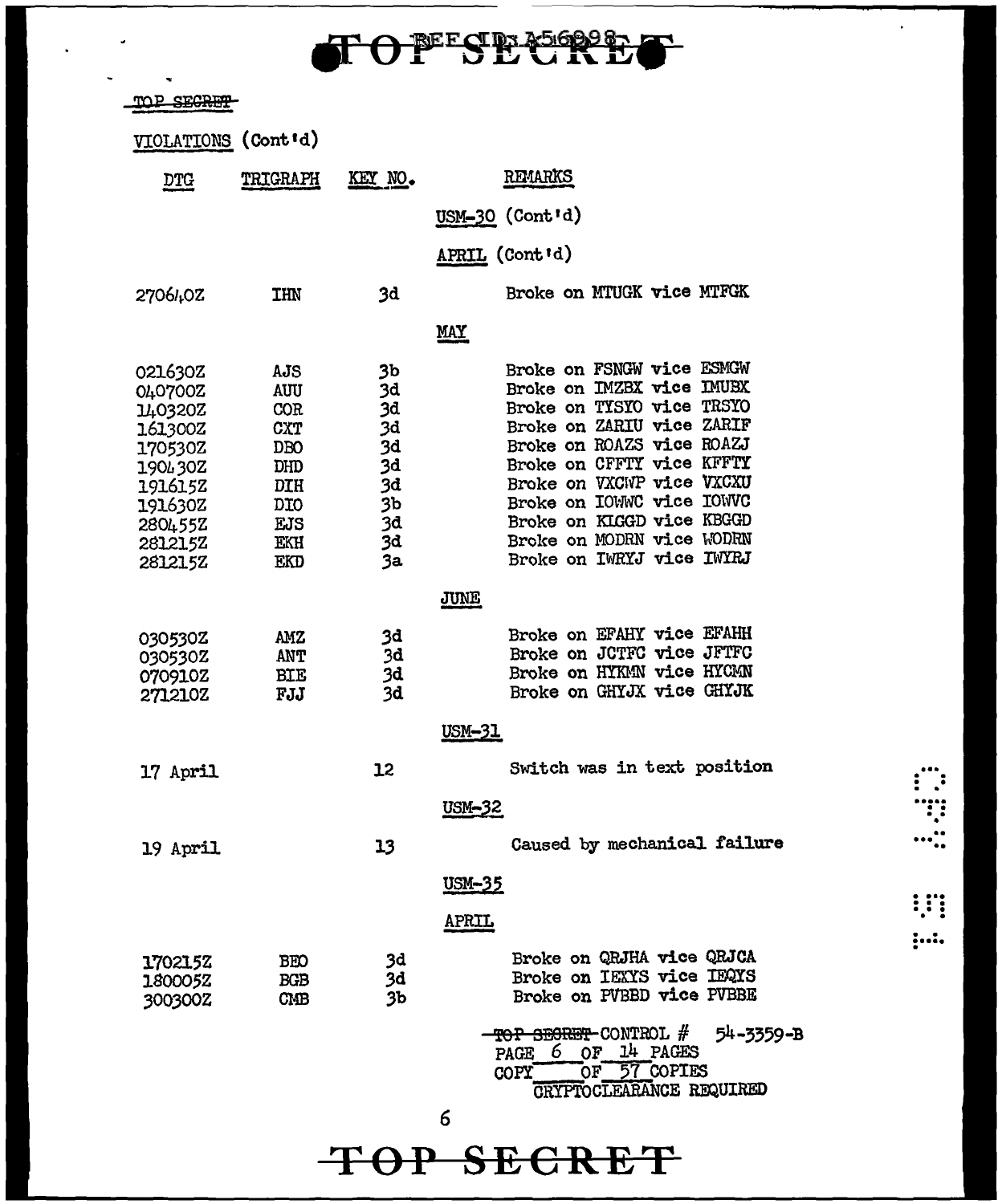## O RESE GRE

 $\overline{a}$ 

L.

| <u>TOP SECRET</u> |                     |                |                               |
|-------------------|---------------------|----------------|-------------------------------|
|                   | VIOLATIONS (Cont'd) |                |                               |
| <u>DTG</u>        | TRIGRAPH            | KEY NO.        | REMARKS                       |
|                   |                     |                | USM-35 (Cont'd)               |
|                   |                     |                |                               |
|                   |                     |                | <u>MAY</u>                    |
| 240005Z           | <b>BYV</b>          | 3۵             | Broke on JGPJI vice JGVJI     |
|                   |                     |                |                               |
|                   |                     |                | <b>JUNE</b>                   |
| $26J_45Z$         | EHR                 | 3d             | Broke on YSUSB vice QSUSB     |
|                   |                     |                | <u>usm-36</u>                 |
|                   |                     |                | <u>APRIL</u>                  |
| O10420Z           | AGA                 | 3d             | Broke on XJVXR vice XOVXR     |
| 011000Z           | <b>AOC</b>          | 3d             | Broke on LEUBC vice LHUBC     |
| 011750Z           | <b>AMR</b>          | 3 <sub>c</sub> | Broke on YGFHC vice YBFHC     |
| 020020Z           | <b>BAS</b>          | 3d             | Broke on YQZHV vice HQZHV     |
| 020050Z           | <b>BBU</b>          | 3d             | Broke on TSMUB vice TJMUB     |
| 020350Z           | BJY                 | 3d             | Broke on ZMUNW vice ZMHNW     |
| 021500Z           | <b>BTJ</b>          | 3b             | Broke on STASD vice SSASD     |
| 021620Z           | <b>BXU</b>          | 3d             | Broke on UGVUE vice DGVUE     |
| 0311052           | <b>CKT</b>          | 36             | Broke on HCQKH vice HCRKH     |
| O40800Z           | <b>DNQ</b>          | 3c             | Broke on KFHHU vice AFHHU     |
| 041000Z           | <b>DOM</b>          | 3d             | Broke on XZZUD vice PZZUD     |
| 0414402           | DQJ                 | <b>10a</b>     | Broke on BB vice AA           |
| 051100Z           | <b>DVL</b>          | 3d             | Broke on WTBYN vice WTBYF     |
| 061920Z           | <b>ELW</b>          | 3d             | Broke on FFNZD vice FFWZD     |
| 080625Z           | <b>EZV</b>          | 3d             | Broke on PXVTU vice POVTU     |
| 082030Z           | FGH                 | 3d             | Broke on LIGSC vice LINRC     |
| 091350Z           | FJG                 | 3d             | Broke on IAUYG vice IAUGG     |
| 101650Z           | <b>FUO</b>          | 3d             | Broke on ADHQV vice ADHIV     |
| 1019052           | FYK                 | 4              | Reused indicator BBFYKTNPHER  |
| 110100Z           | FZY                 | 10a            | Broke on BB vice AA           |
| 1101102           | FZZ                 | 10a            | Broke on BB vice AA           |
| 1101202           | GAC                 | 10a            | Broke on BB vice AA           |
| 110130Z           | GAF                 | <b>10a</b>     | Broke on BB vice AA           |
| 1101402           | <b>GAG</b>          | 10a            | Broke on BB vice AA           |
| <b>110150Z</b>    | GAI                 | 10a            | Broke on BB vice AA           |
| 110200Z           | GAJ                 | 10a            | Broke on BB vice AA           |
| 110210Z           | GAK                 | 10a            | Broke on BB vice AA           |
| 121434Z           | GRK                 | 3d             | Broke on LKLOB vice LSLOB     |
| <b>121500Z</b>    | GQB                 | <b>10b</b>     | BB traffic for 12 PM used set |

Broke on LKLOB vice LSLOB BB traffic for 12 PM used setting 42134

 $\vdots$ 

ï

 $\cdots$  :

**:..:.** 

TOP SECRET CONTROL #  $54-3359-3$ <br>PAGE  $7$  OF  $14$  PAGES COPY OF 57 COPIES  $\bf 7$ **TOP**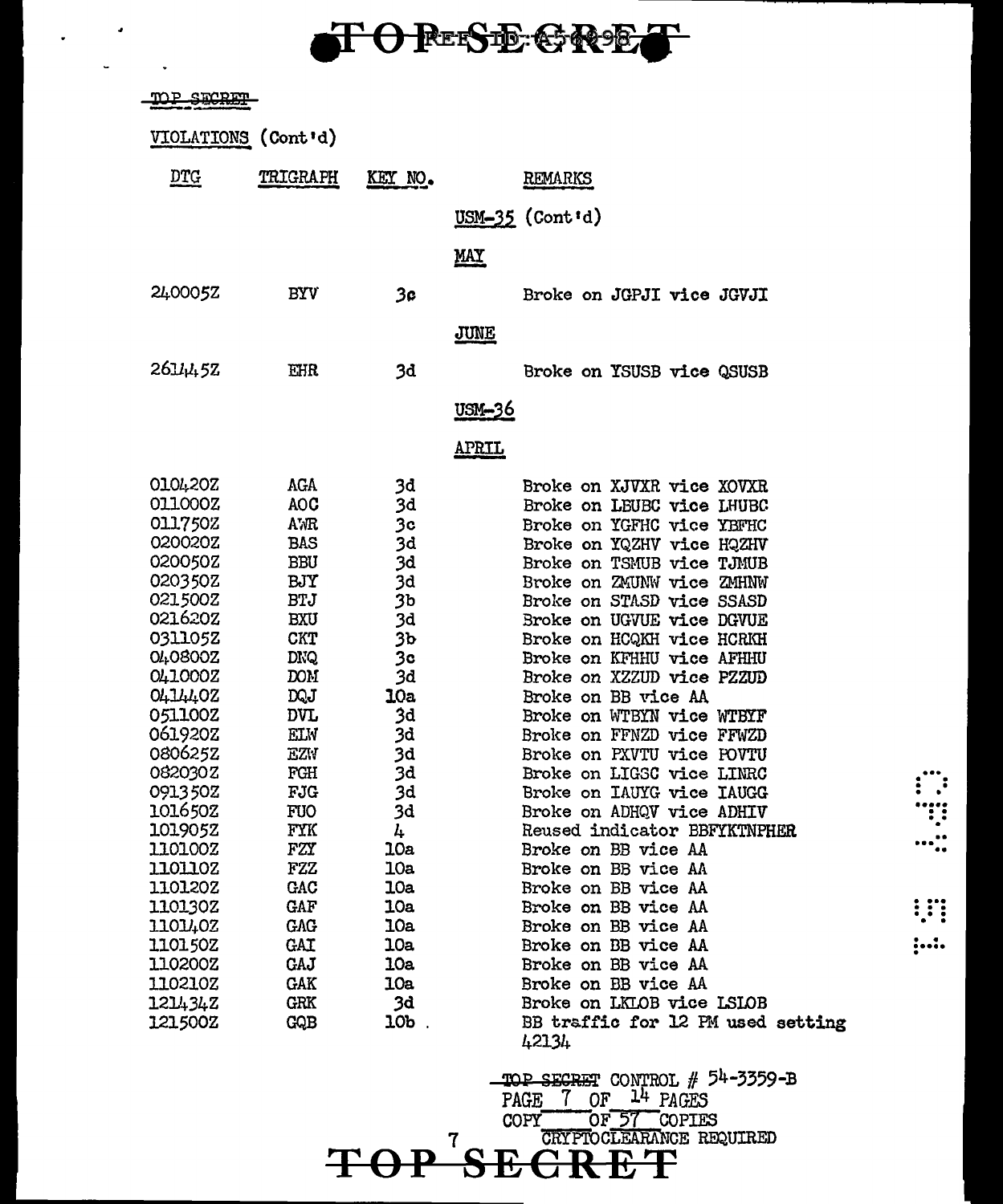# TO PESE GRET

TOP SEGRET

 $\ddot{\phantom{0}}$ 

VIOLATIONS (Cont'd)

| <b>DTG</b>                                                                                                                                                                   | TRIGRAPH                                                                                                                                                      | KEY NO.                                                                                                              | <b>REMARKS</b>                                                                                                                                                                                                                                                                                                                                                                                                                                                                     |
|------------------------------------------------------------------------------------------------------------------------------------------------------------------------------|---------------------------------------------------------------------------------------------------------------------------------------------------------------|----------------------------------------------------------------------------------------------------------------------|------------------------------------------------------------------------------------------------------------------------------------------------------------------------------------------------------------------------------------------------------------------------------------------------------------------------------------------------------------------------------------------------------------------------------------------------------------------------------------|
|                                                                                                                                                                              |                                                                                                                                                               |                                                                                                                      | USM-36 (Cont'd)                                                                                                                                                                                                                                                                                                                                                                                                                                                                    |
|                                                                                                                                                                              |                                                                                                                                                               |                                                                                                                      | APRIL (Cont'd)                                                                                                                                                                                                                                                                                                                                                                                                                                                                     |
| 1316352<br>131655Z<br>1400402<br>1417202<br>151730Z                                                                                                                          | <b>HEL</b><br>HFO<br>HII<br>HOM<br>JVV                                                                                                                        | 3<br>9<br>3 <sub>c</sub><br>3d<br>3d                                                                                 | Broke on HJCFC vice USCFC<br>Broke using trigraph HFC<br>Broke on ODIXO vice OPIXO<br>Broke on NMFNN vice NKFNN<br>Broke on SWRZS vice SWVZS                                                                                                                                                                                                                                                                                                                                       |
| 162150Z<br>170005Z<br>172330Z                                                                                                                                                | JPT<br>JSF<br>KIV                                                                                                                                             | 3d<br>3d<br>7                                                                                                        | Broke on NNGUE vice CGBXE<br>Broke on EUUNM vice EVCNM<br>Final alignment of previous<br>msg LKXDV                                                                                                                                                                                                                                                                                                                                                                                 |
| 200500Z<br>2100152<br>210525Z<br>220700Z<br>2501252<br>2504052<br>2601282<br>261310Z<br>270745Z<br>271330Z<br>2714202<br>2714402<br>280420Z<br>280515Z<br>291255Z<br>301730Z | LEX<br><b>LOF</b><br><b>LRV</b><br>MFL<br><b>NFO</b><br>NHW<br>NTF<br>NUA<br>OFD<br><b>OGU</b><br><b>OHJ</b><br>OII<br><b>OLY</b><br><b>OLC</b><br>PCO<br>AHO | 3d<br>3d<br>3d<br>3d<br>3d<br>3 <sub>b</sub><br>9.<br>3d<br>3d<br>3d<br>3d<br>3a<br>3d<br>3d<br>3d<br>3 <sub>b</sub> | Broke on FNMZN vice FNMZK<br>Broke on HNSPA vice UNSPA<br>Broke on VEYRT vice VEYPT<br>Broke on KXPID vice KOPID<br>Broke on AXFLK vice AXKLK<br>Broke on VNTSQ vice UNTSQ<br>Broke using trigraph NOF<br>Broke on NPVZA vice MFVZU<br>Broke on FGWPS vice FGWXS<br>Broke on CMBZG vice CMNZG<br>Broke on PYYYM vice PYYHM<br>Broke on UCXSO vice UCSXO<br>Broke on MZPCQ vice MPICQ<br>Broke on KNJWQ vice KNJTQ<br>Broke on TLANK vice TZANK<br><b>Broke on TYMVS vice TYNVS</b> |
|                                                                                                                                                                              |                                                                                                                                                               |                                                                                                                      | <b>MAY</b>                                                                                                                                                                                                                                                                                                                                                                                                                                                                         |
| 0115352<br>031350Z<br>0406102<br>0406102<br>051625Z<br>0604352<br>0604352<br>071730Z<br>0802402<br>0812552                                                                   | AKV<br>BBZ<br><b>BJN</b><br><b>BJP</b><br><b>BXX</b><br><b>CFM</b><br><b>CFQ</b><br><b>CPR</b><br>CSN<br><b>CXP</b>                                           | 3d<br>3d<br>3d<br>3 <sub>c</sub><br>3d<br>10a<br>10a<br>3c<br>9<br>3d                                                | Broke on DCYBI vice DXYBI<br>Broke on TJDJN vice TSDJN<br>Broke on UTRYF vice UTRDF<br>Broke on CJWUX vice PJWUX<br>Broke on VWLJQ vice VWLYQ<br>Broke on BB vice AA<br>Broke on BB vice AA<br>Broke on GEMRA vice BEMRA<br>Broke using trigraph CSO<br>Broke on UCEYU vice UCEYE                                                                                                                                                                                                  |

TOP SECRET CONTROL # 54-3359-B<br>PAGE 8 OF 14 PAGES<br>COPY OF 57 COPIES

 $\begin{array}{c} \begin{array}{c} \begin{array}{c} \text{...}\\ \text{...}\\ \text{...}\\ \text{...}\\ \end{array} \end{array} \\ \begin{array}{c} \text{...}\\ \text{...}\\ \text{...}\\ \end{array} \end{array}$ 

W

 $1.1.$ 

CRYPTOCLEARANCE REQUIRED

## TOP SEGRET

8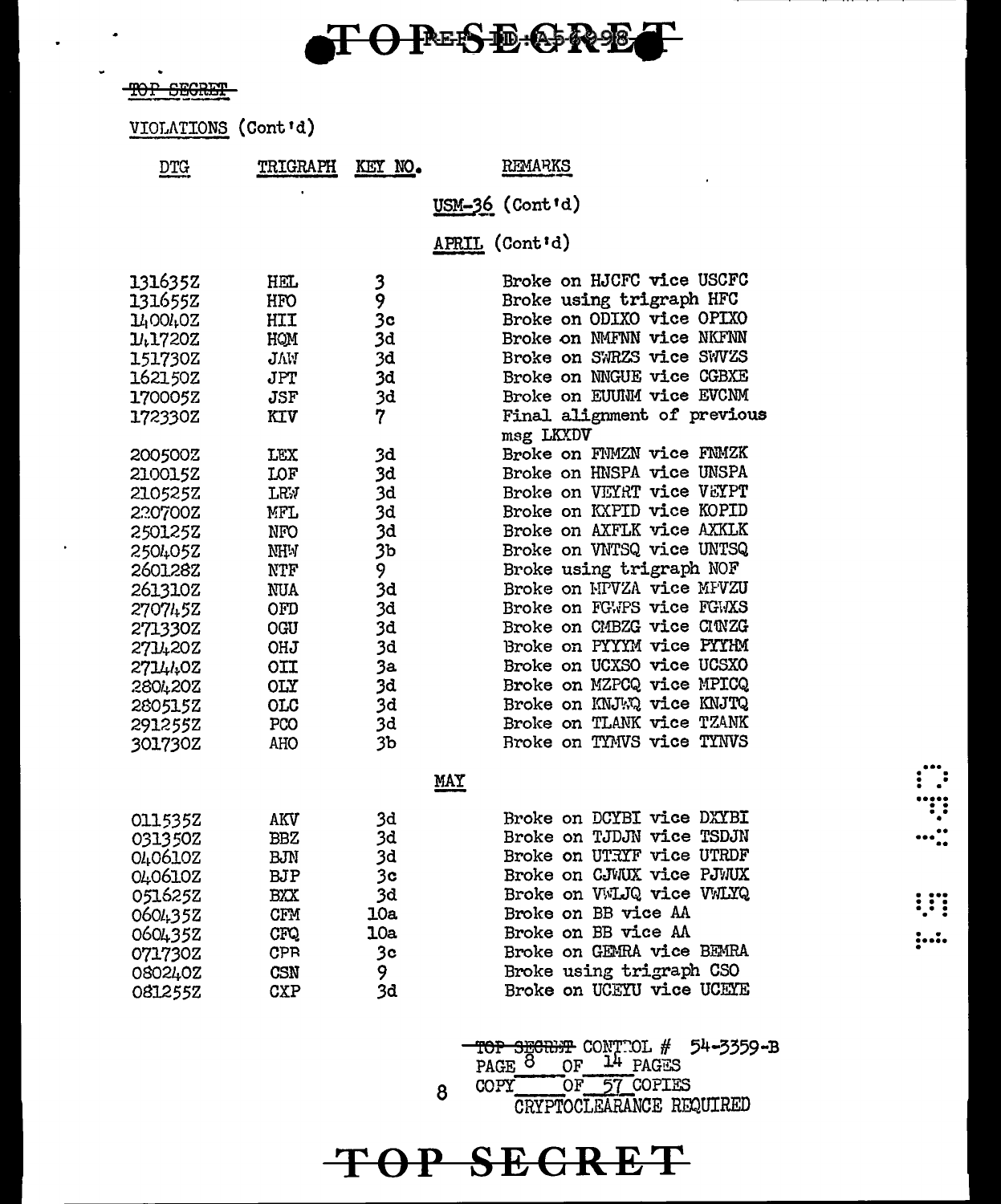## **TOFESEERE**  $\Gamma$

|    | $max$ $minmin$ |
|----|----------------|
| IJ | <u>ocono i</u> |
|    |                |

 $\bullet$ 

 $\hat{\mathcal{L}}$ 

 $\bullet$ 

 $\ddot{\phantom{a}}$ 

VIOLATIONS (Cont'd)

| DTG                                                                                                                                         | TRIGRAPH                                                                                               | KEY NO.                                                                                           |                         | REMARKS                                                                                                                                                                                                                                                                                                                                                                                                  |
|---------------------------------------------------------------------------------------------------------------------------------------------|--------------------------------------------------------------------------------------------------------|---------------------------------------------------------------------------------------------------|-------------------------|----------------------------------------------------------------------------------------------------------------------------------------------------------------------------------------------------------------------------------------------------------------------------------------------------------------------------------------------------------------------------------------------------------|
|                                                                                                                                             |                                                                                                        |                                                                                                   | $USM-36$ (Cont'd)       |                                                                                                                                                                                                                                                                                                                                                                                                          |
|                                                                                                                                             |                                                                                                        |                                                                                                   | MAY (Cont'd)            |                                                                                                                                                                                                                                                                                                                                                                                                          |
| 0815422<br>101745Z<br>111330Z<br>130800Z<br>131255Z<br>161220Z<br>1704352<br>1801312<br>190830Z<br>200415Z<br>210800Z<br>230450Z<br>240625Z | <b>CYK</b><br>DQQ.<br>DWU<br>EFX<br>EIT<br>EXT<br>FCR<br>FGK<br>FLK<br>FNE<br>FST<br>GBD<br><b>GEI</b> | 3đ<br>3d<br>3 <sub>c</sub><br>3 <sub>c</sub><br>3d<br>3d<br>3d<br>6<br>3c<br>3đ<br>3d<br>3d<br>3d |                         | Broke on ABZES vice ABZEP<br>Broke on UMBGM vice UMBGH<br>Broke on SKRMU vice SKRMQ<br>Broke on SIHRV vice STHRT<br>Broke on VVEFT vice VVEFA<br>Broke on HJAHV vice HJOHV<br>Broke on MTJXT vice ZTJXT<br>Deciphered to GHFRJ broke on<br><b>EQMJL</b><br>Broke on TUDWI vice TUPWI<br>Broke on XQLNW vice XOLNW<br>Broke on WEYPA vice MEYPA<br>Broke on GUEIK vice GCEIK<br>Broke on ORCOX vice ORCOP |
| 241010Z<br>012010Z                                                                                                                          | GEM<br><b>ALW</b>                                                                                      | 3d                                                                                                | USM-44<br>MAY           | Broke on JUJSR vice JSJSR<br>Broke on DVTUP vice DVTUH                                                                                                                                                                                                                                                                                                                                                   |
|                                                                                                                                             |                                                                                                        | 3d                                                                                                | USM-652<br><b>APRIL</b> |                                                                                                                                                                                                                                                                                                                                                                                                          |
| 190530Z<br>231331Z<br>2603503<br>3007152<br>300730Z<br>3012302                                                                              | FOS<br>GJP<br>GUU<br>HRP<br>HRS<br>HSF                                                                 | 3a<br>3c<br>3đ<br>10a<br>3d<br>3d                                                                 |                         | Broke on BCEIK vice BCIEK<br>Broke on AGDGU vice AGZGU<br>Broke on EBMTK vice EBMTP<br>Broke on AA vice BB<br>Broke on IEFVR vice IEFJR<br>Broke on NGBPI vice NGRPI                                                                                                                                                                                                                                     |
|                                                                                                                                             |                                                                                                        |                                                                                                   | <b>MAY</b>              |                                                                                                                                                                                                                                                                                                                                                                                                          |
| 010615Z<br>021200Z                                                                                                                          | ACL<br>AJS                                                                                             | 3d<br>3 <sub>c</sub>                                                                              |                         | Broke on YZFSL vice YZFWL<br>Broke on XYUEG vice XYUZG                                                                                                                                                                                                                                                                                                                                                   |
|                                                                                                                                             |                                                                                                        |                                                                                                   | ⊞⊖P                     | 54-3359-B<br>SEGRET CONTROL #                                                                                                                                                                                                                                                                                                                                                                            |

9

TOP SECRET

PAGE 9 OF 14 PAGES<br>COPY OF 57 COPIES<br>COPY OF 57 COPIES

 $\dddot{c}$ II  $\cdots$  :

 $\vdots$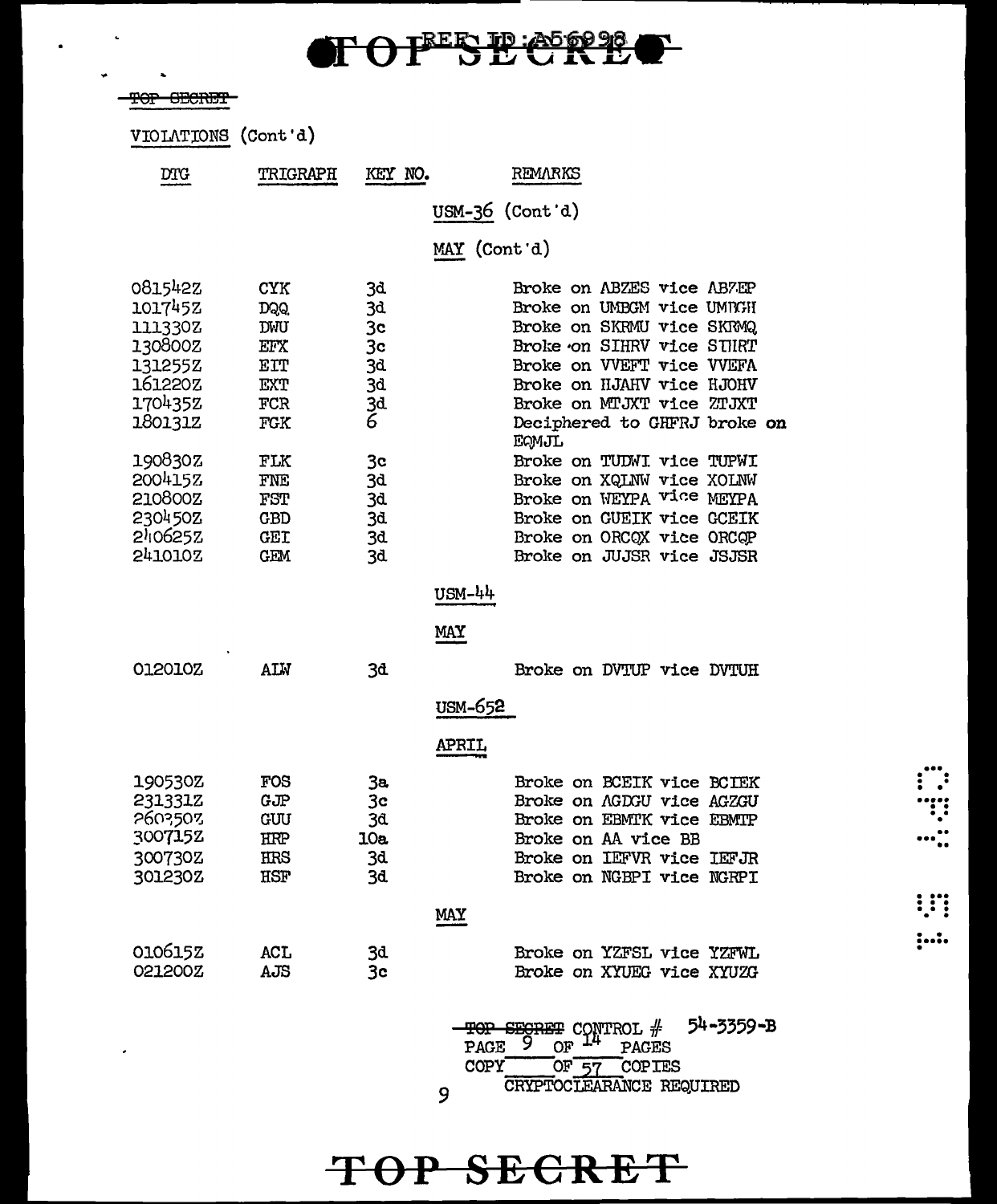# TOPESE CRECT

 $\blacksquare$ 

| סמיי | CIMODIA   |
|------|-----------|
| ---  | ********* |

 $\overline{a}$ 

 $\ddot{\phantom{0}}$ 

| VIOLATIONS (Cont'd) |  |  |
|---------------------|--|--|
|---------------------|--|--|

| <b>DTG</b>                                                                                                            | <b>TRIGRAPH</b>                                                                                 | KEY NO.                                                      | REMARKS                                                                                                                                                                                                                                                                                                                        |
|-----------------------------------------------------------------------------------------------------------------------|-------------------------------------------------------------------------------------------------|--------------------------------------------------------------|--------------------------------------------------------------------------------------------------------------------------------------------------------------------------------------------------------------------------------------------------------------------------------------------------------------------------------|
|                                                                                                                       |                                                                                                 |                                                              | USM-36 (Cont'd)                                                                                                                                                                                                                                                                                                                |
|                                                                                                                       |                                                                                                 |                                                              | MAY (Cont d)                                                                                                                                                                                                                                                                                                                   |
| 172228z<br>191615Z<br>200457Z<br>210845Z<br>230100Z<br>250522Z<br>2505252<br>2614592<br>290107Z<br>291230Z<br>3005707 | <b>DSU</b><br><b>EEG</b><br><b>EGZ</b><br>EML.<br>ETB<br>KDK<br>FDT<br>FJQ<br>FVJ<br>FVZ<br>GAM | 9<br>3d<br>3d<br>3d<br>3c<br>9<br>3d<br>3d<br>3d<br>3d<br>3d | Broke using trigraph DSV<br>Broke on CNHCL vice CNHJL<br>Broke on OWSQD vice OWRSD<br>١<br>Broke on WIPZV vice WIPZY<br>Broke on VXDHJ vice VXVHJ<br>Broke using trigraph FDK<br>Broke on CHDTC vice CHDTK<br>Broke on FQFZE vice FOFZE<br>Broke on BRVDR vice BEVDR<br>Broke on MCJWF vice UCLYF<br>Broke on VAHCE vice VAHCU |
|                                                                                                                       |                                                                                                 |                                                              | <b>JUNE</b>                                                                                                                                                                                                                                                                                                                    |
| 0710032<br>110652Z<br>121815Z<br>151140Z<br>160536z<br>160955z<br>180555Z<br>210105Z<br>220500Z                       | <b>CFU</b><br><b>DGL</b><br><b>DMC</b><br><b>DWU</b><br>EAY<br>ECC<br>EMD<br>FDI<br>FIQ.        | 9<br>3d<br>3d<br>3d<br>3d<br>3đ<br>3d<br>9<br>3d             | Broke using trigraph CFK<br>Broke on UKHPF vice UKHPC<br>Broke on RSHZW vice RSNZW<br>Broke on XTXDE vice XTXDU<br>Broke on UXHAW vice PXGAW<br>Broke on FVGNJ vice FXGNJ<br>Broke on RQUIR vice RQUIO<br>Broke using trigraph FDO<br>Broke on ADXAO vice DDXAL                                                                |
|                                                                                                                       |                                                                                                 |                                                              | USM-676                                                                                                                                                                                                                                                                                                                        |
|                                                                                                                       |                                                                                                 |                                                              | <b>APRIL</b>                                                                                                                                                                                                                                                                                                                   |
| 210657Z<br>280408Z<br>292059Z                                                                                         | BEC<br><b>BNS</b><br>BQC                                                                        | 3đ<br>3d<br>11                                               | Broke on JQTAS vice JGTAS<br>Broke on DKZAG vice AKZAG<br>Message indicator was derived<br>using deciphering procedure                                                                                                                                                                                                         |
|                                                                                                                       |                                                                                                 |                                                              | <b>MAY</b>                                                                                                                                                                                                                                                                                                                     |
| 0103072<br>090015Z                                                                                                    | AAD<br><b>AMQ</b>                                                                               | 3d<br>3d                                                     | Broke on CMQAY vice CMOAY<br>Broke on LZESQ vice YXESQ<br>TOP SECRET CONTROL #<br>54-3359-B<br>PAGE 10 OF $14$<br><b>PAGES</b><br>COPY<br>OF57<br>COPIES                                                                                                                                                                       |
|                                                                                                                       |                                                                                                 |                                                              | CRYPTOCLEARANCE REQUIRED                                                                                                                                                                                                                                                                                                       |

 $\begin{array}{c} \begin{array}{c} \cdots \\ \cdots \\ \cdots \\ \cdots \\ \cdots \\ \cdots \\ \cdots \end{array} \\ \cdots \\ \cdots \\ \cdots \\ \cdots \\ \cdots \end{array} \\ \begin{array}{c} \cdots \\ \cdots \\ \cdots \\ \cdots \\ \cdots \end{array} \\$ 

 $; \ldots$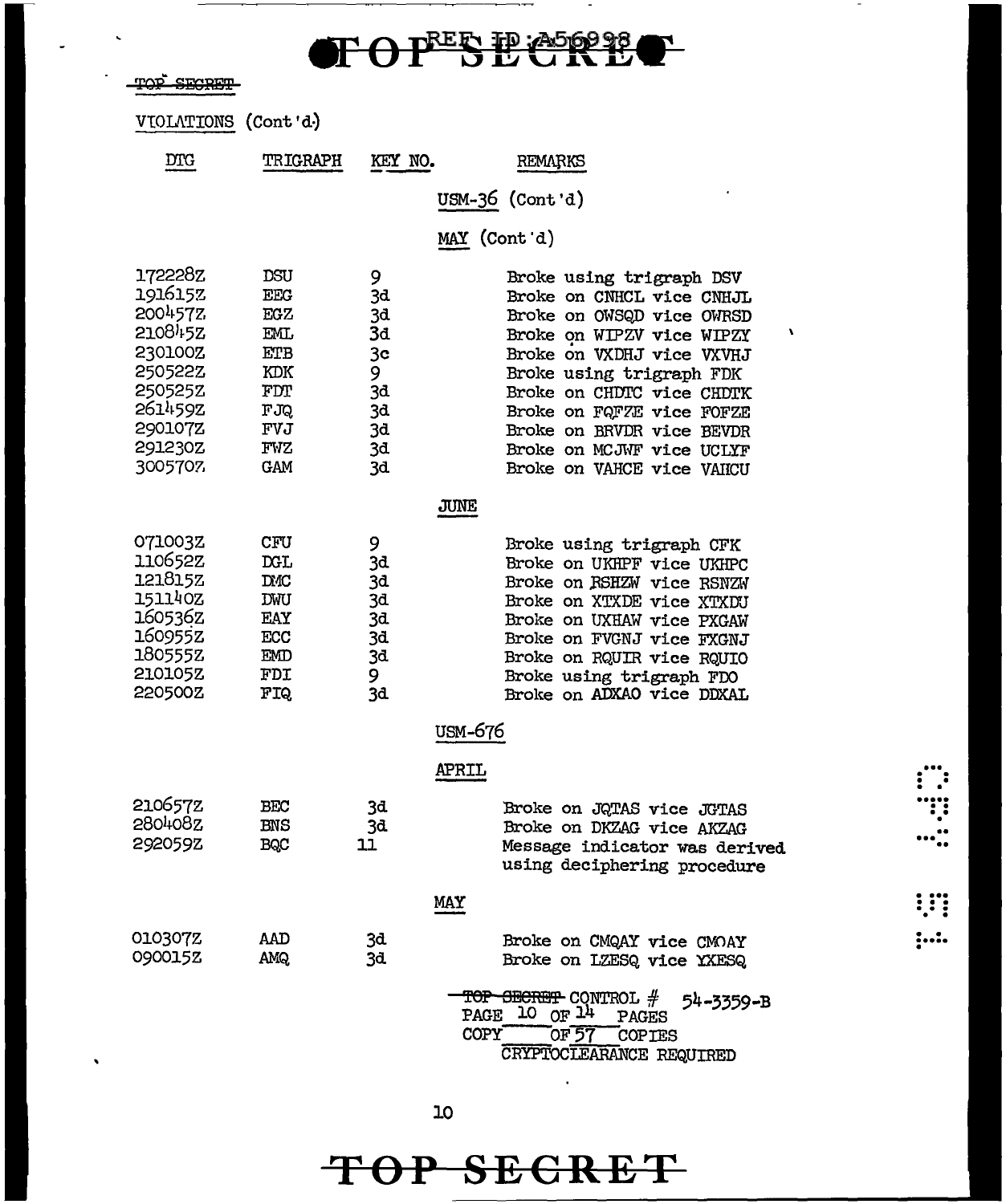# TOFESECREC

 $\ddot{\phantom{0}}$ 

 $\ddot{\phantom{0}}$ 

 $\omega$ 

| <del>TOP SECRET</del> |            |                |                                                                                                                                    |
|-----------------------|------------|----------------|------------------------------------------------------------------------------------------------------------------------------------|
| VIOLATIONS (Cont'd)   |            |                |                                                                                                                                    |
| DTG                   | TRIGRAPH   | KEY NO.        | REMARKS                                                                                                                            |
|                       |            |                | <b>USM-676E</b>                                                                                                                    |
|                       |            |                | APRIL                                                                                                                              |
| 052140Z               | AJH        | 14             | Random rotor failed to step as                                                                                                     |
| 190145Z               | <b>BNO</b> | 14             | scheduled<br>Random rotor overstepped at<br>counter reading 1039                                                                   |
|                       |            |                | 501st CRG                                                                                                                          |
|                       |            |                | MAY                                                                                                                                |
| 190755Z               | <b>AUH</b> | 3d             | Broke on VQTUI vice VQTII                                                                                                          |
| ÷,                    |            |                | <b>JUNE</b>                                                                                                                        |
| 1401252<br>290510Z    | A?C        | $\frac{3b}{5}$ | Broke on FVTNK vice FUTNK<br>Final alignment of previous<br>msg SMGXH                                                              |
|                       |            |                | 502nd CRG                                                                                                                          |
|                       |            |                | JUNE                                                                                                                               |
| 29 Jun.               |            | 13             | Tape reel jammed on spindle                                                                                                        |
|                       |            |                | ASA ALASKA                                                                                                                         |
|                       |            |                | <b>APRIL</b>                                                                                                                       |
| 161030Z               | <b>AUR</b> | 9              | Broke using trigraph AVR                                                                                                           |
|                       |            |                | JUNE                                                                                                                               |
| 1 Jun.                |            | 12             | Switched to text before turning<br>off TD                                                                                          |
|                       |            |                | ASA AUSTRIA                                                                                                                        |
|                       |            |                | JUNE                                                                                                                               |
| 30 Jun.               |            | 12             | Began transmission in text<br>position                                                                                             |
|                       |            |                | $-$ TOP SECRET CONTROL $#$ 54-3359-B<br>11 OF 14<br>PAGE<br>PAGES<br>OF 57 COPIES<br><b>COPY</b><br>CRYPTOCLEARANCE REQUIRED<br>11 |
|                       |            |                |                                                                                                                                    |

 $\begin{array}{c}\n\ldots \\
\ldots \\
\ldots \\
\ldots\n\end{array}$ 

 $: ...$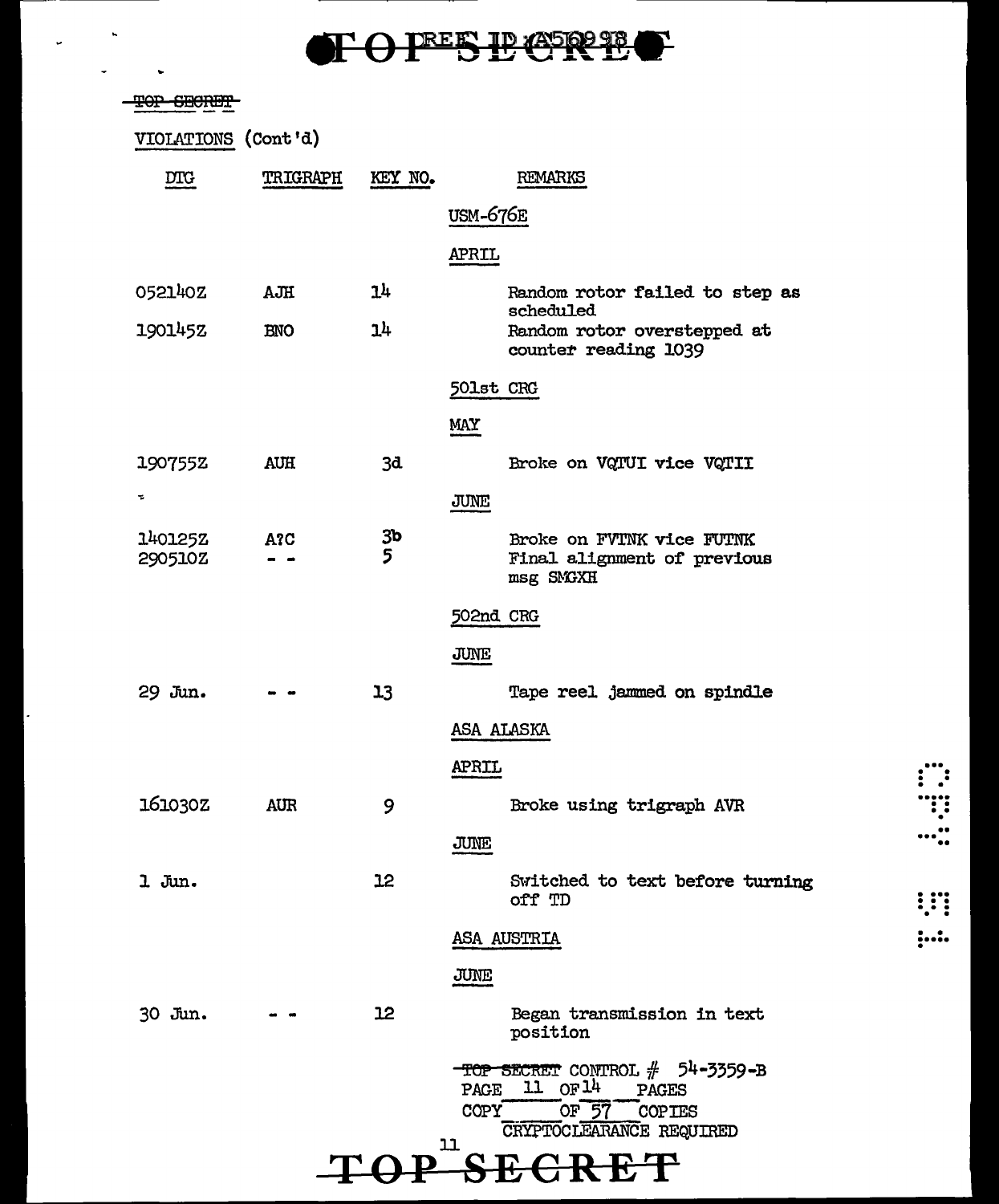$\mathbf{TOP}^{\texttt{REF}}$  $\mathbf{B}$  $\mathbf{C}$  $\mathbf{R}$  $\mathbf{B}$ 

-TOP SECRET

i.

VIOLATIONS (Cont'd)

| DTG  | TRIGRAPH                        | KEY NO.                                               | <b>REMARKS</b> |
|------|---------------------------------|-------------------------------------------------------|----------------|
| ____ | فستشاد فالسوادي والمدياس ومنفرد | <b><i>Distances in the Secret World House Co.</i></b> |                |
|      |                                 |                                                       |                |

ASA EUROPE

APRIL

| <b>BTX</b><br><b>FTL</b><br><b>FTQ</b><br>HPL<br>HSS<br><b>LOZ</b> | 3d<br>10a<br>3d<br>3d<br>3d<br>3d<br>3d<br>ı | Broke on XLRSF vice XLBSF<br>Broke on DD vice BB<br>Broke on GCGNS vice OCGNZ<br>Broke on PYFVK vice PYFVW<br>Broke on FCSFL vice IWACJ<br>Broke on YWDHH vice YWDHW<br>Broke on TJWRF vice TJWRL<br>Broke on PM rotor arrangement |                                                                                                                      |
|--------------------------------------------------------------------|----------------------------------------------|------------------------------------------------------------------------------------------------------------------------------------------------------------------------------------------------------------------------------------|----------------------------------------------------------------------------------------------------------------------|
| <b>MKG</b><br><b>MSW</b><br>$\blacksquare$<br><b>OVG</b><br>PHN    | 3d<br>3d<br>13<br>9<br>3d                    | Broke on QOMIW vice QQRTW<br>Broke on TCGDJ vice RVGDJ<br>Key tape ran out<br>Broke using trigraph OGV<br>Broke on SBVFR vice SBVFI                                                                                                |                                                                                                                      |
|                                                                    |                                              | <b>MAY</b>                                                                                                                                                                                                                         |                                                                                                                      |
| ADY                                                                | 3 <sub>b</sub><br>12                         | Broke on LTZQP vice LTYQP<br>Failed to switch to cipher                                                                                                                                                                            |                                                                                                                      |
| <b>CRO</b><br><b>DNG</b>                                           | 3đ.<br>10a                                   | Broke on NAWZJ vice NAWZR<br>Broke on AA vice BB                                                                                                                                                                                   |                                                                                                                      |
| EIT<br><b>FPB</b><br><b>GPP</b>                                    | 3a<br>10a<br>3d                              | Broke on EUAKL vice EAUKL<br>Broke on AA vice BB<br>Broke on FCNMF vice SCIZE                                                                                                                                                      |                                                                                                                      |
| HCV<br>HCY                                                         | 12<br>2<br>2                                 | Used key list assigned to NSA<br>Used key list assigned to NSA                                                                                                                                                                     |                                                                                                                      |
| HDB<br>AJY                                                         | $\frac{2}{6}$                                | Used key list assigned to NSA<br>Deciphered to CUIRO broke on<br><b>CURIO</b>                                                                                                                                                      |                                                                                                                      |
|                                                                    |                                              | TOP SECRET CONTROL $#$ 54-3359-B<br>12 OF 14<br>PAGES<br>PAGE                                                                                                                                                                      |                                                                                                                      |
|                                                                    | <b>BNJ</b><br><b>BRT</b><br>EIO<br>HCZ       | 3d<br>2                                                                                                                                                                                                                            | before transmitting<br>Broke on QSGWE vice QSQWE<br>Used key list assigned to NSA<br>57 COPIES<br>OF.<br><b>COPY</b> |

CRYPTOCLEARANCE REQUIRED

 $\overline{\phantom{0}}$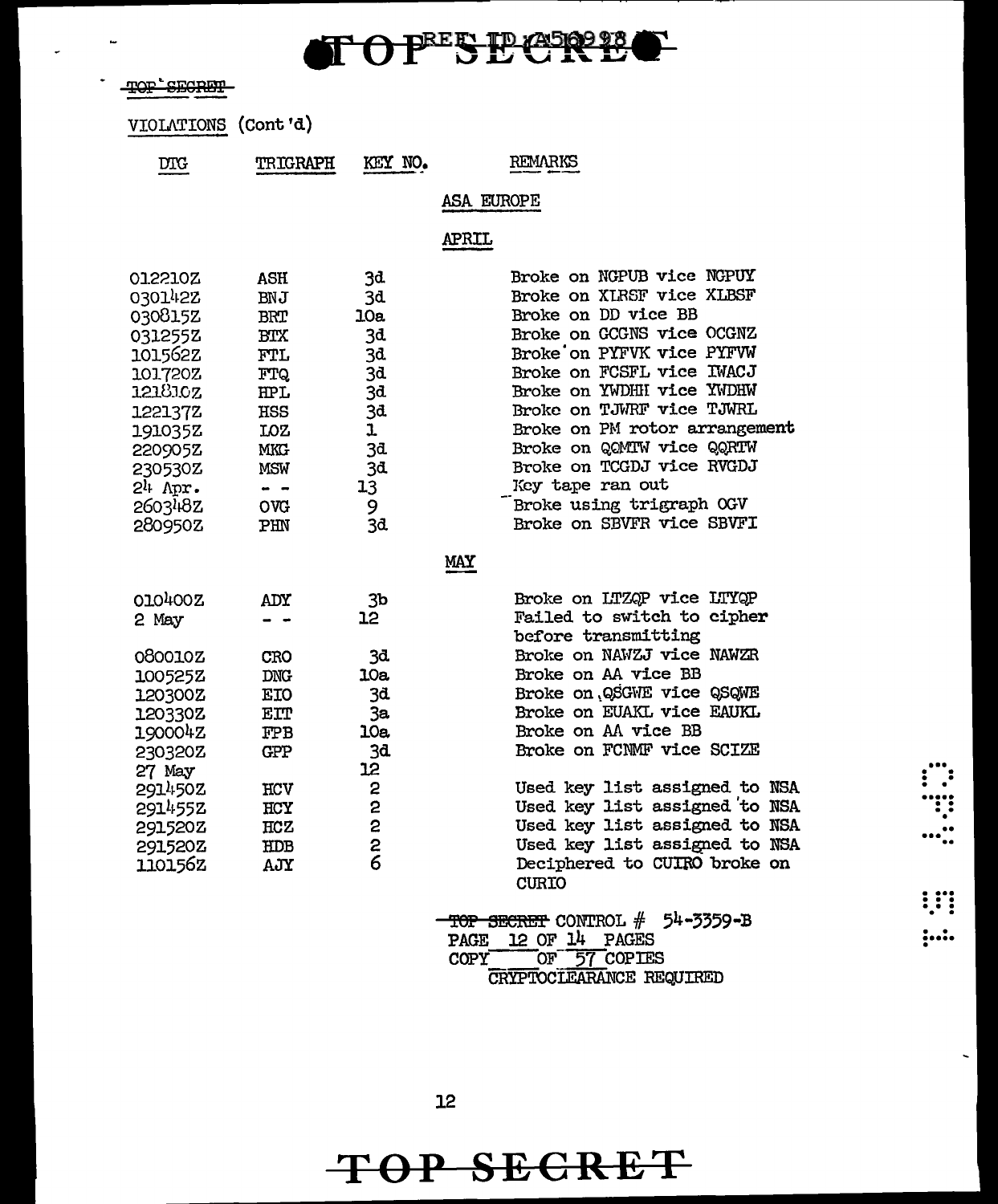TOPESE CRE P-

TOP SECRET

VIOLATIONS (Cont'd)

| $_{\rm DTC}$                                                                                               | <b>TRIGRAPH</b>                                                           | KEY NO.                                                    | REMARKS                                                                                                                                                                                                                                                                                                |
|------------------------------------------------------------------------------------------------------------|---------------------------------------------------------------------------|------------------------------------------------------------|--------------------------------------------------------------------------------------------------------------------------------------------------------------------------------------------------------------------------------------------------------------------------------------------------------|
|                                                                                                            |                                                                           |                                                            | ASA EUROPE (Cont'd)                                                                                                                                                                                                                                                                                    |
|                                                                                                            |                                                                           |                                                            | MAY (Cont'd)                                                                                                                                                                                                                                                                                           |
| 110545Z<br>14 Jun.<br>19 Jun.                                                                              | <b>ALZ</b>                                                                | 9<br>12<br>12                                              | Broke using trigraph AKZ<br>Tape stuck on LTRS character<br>Caused by faulty key tape                                                                                                                                                                                                                  |
|                                                                                                            |                                                                           |                                                            | ASA FE                                                                                                                                                                                                                                                                                                 |
|                                                                                                            |                                                                           |                                                            | <b>APRIL</b>                                                                                                                                                                                                                                                                                           |
| 0105372<br>020520Z<br>170033Z<br>180303Z<br>200537Z<br><b>STSOTTS</b><br>260910Z                           | AGP<br>AUL<br>ERO<br>FKH<br>FZE<br><b>BNH</b><br>IIR                      | 3a<br>3 <sub>c</sub><br>3d<br>9.<br>3b<br><b>10a</b><br>3c | Broke on WUREN vice WURNE<br>Broke on IVDBV vice IVVZV<br>Broke on GIYIJ vice GIFIJ<br>Broke using trigraph FHK<br>Broke on NEWOX vice NEXOX<br>Broke on BB vice AA<br>Broke on OSJEP vice OSJET                                                                                                       |
|                                                                                                            |                                                                           |                                                            | <b>MAY</b>                                                                                                                                                                                                                                                                                             |
| 010919Z<br>041509Z<br>051525Z<br>0615032                                                                   | AES<br>BKM<br>EWC<br>DCD                                                  | 1 <sup>1</sup><br>Зđ<br>За<br>ı                            | Random rotor failed to step<br>after counter reading 1423<br>Broke on RVNKE vice RVNKU<br>Broke on BHXAT vice AHXBT<br>All BB PM traffic broke on AM<br>rotor arrangement                                                                                                                              |
| 081609Z<br>081641Z<br>0919452<br>1114452<br>1215152<br>131913Z<br>202230Z<br>230001Z<br>2306532<br>230919Z | EHJ<br>EFR<br><b>EZA</b><br>FKC<br>FWB<br>GDR<br>FPK<br>JAP<br>JII<br>JUL | 3b<br>3d<br>3d<br>9<br>Зc<br>10a<br>3d<br>3đ<br>Зc<br>9    | Broke on MIZXE vice NIZXE<br>Broke on SKTUA vice SNTUA<br>Broke on ARPKL vice ARHKL<br>Broke using trigraph FKI<br>Broke on ZOMCI vice ZOMCY<br>Broke on BB vice AA<br>Broke on TQICZ vice TQICZ<br>$\mathbf{r}$<br>Broke on DHPOO vice XHPOO<br>Broke on IHGSH vice IHTSH<br>Broke using trigraph JKL |
|                                                                                                            |                                                                           |                                                            | JUNE                                                                                                                                                                                                                                                                                                   |
| 032051Z<br>041635Z                                                                                         | BJN<br><b>BYS</b>                                                         | 3d<br>3d                                                   | Broke on PUYUB vice PIYUB<br>Broke on ZDXKY vice ZDSKY<br>TOP SEGRET CONTROL # 54-3359-B<br>PAGE 13 OF 14 PAGES<br>COPY<br>OF 57 COPIES                                                                                                                                                                |
|                                                                                                            |                                                                           |                                                            | CRYPTOCLEARANCE REQUIRED                                                                                                                                                                                                                                                                               |

 $\frac{1}{1}$ 

!!!

 $;...$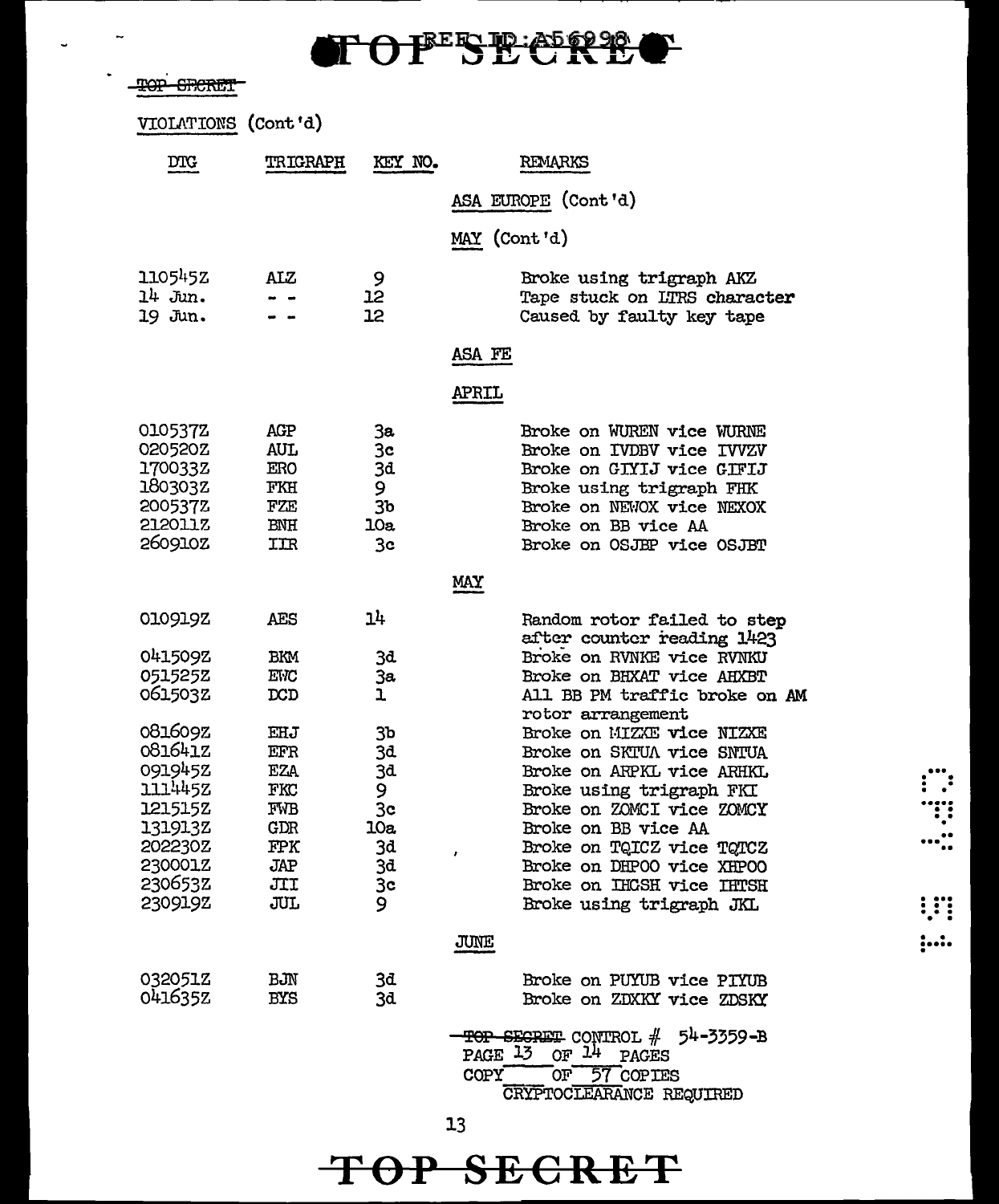

**TOP GRORET** 

 $\ddot{\phantom{0}}$ 

'n

J.

VIOIATIONS (Cont'd)

| DTG     | TRIGRAPH   | KEY NO.        | REMARKS                    |
|---------|------------|----------------|----------------------------|
|         |            |                | ASA FE (Cont'd)            |
|         |            |                | JUNE (Cont'd)              |
| 1521277 | GBS        | 3d             | Broke on XKCMB vice EKCMB  |
| 160025Z | GDE        | 3d             | Broke on DKPRL vice DMPRL  |
| 170834Z | <b>GOL</b> | 3d             | Broke on QWYRI vice GWYRI  |
| 211505Z | IDF        | 3 <sub>b</sub> | Broke on KUSIV vice JUSIV  |
| 221223Z | IKY        | 9              | Broke using trigraph JKY   |
| 230035Z | IQO        | 3d             | Broke on FSVNT vice BSVNT  |
| 261535Z | KBY        | 9              | Broke using trigraph KBV   |
| 261925Z | KDS        | 10a            | Broke on BB vice AA        |
| 281651% | KWK        | 8              | Alignment consisted of on. |
|         |            |                | 3 letters                  |

 $\cdot$ 

 $\vdots$ 

 $\ddot{}}$ 

TOP SECRET CONTROL  $#$  54-3359-B<br>PAGE  $14$  OF  $14$  PAGES OF 57 COPIES COPY<sup>-</sup> CRYPTOCLEARANCE REQUIRED

only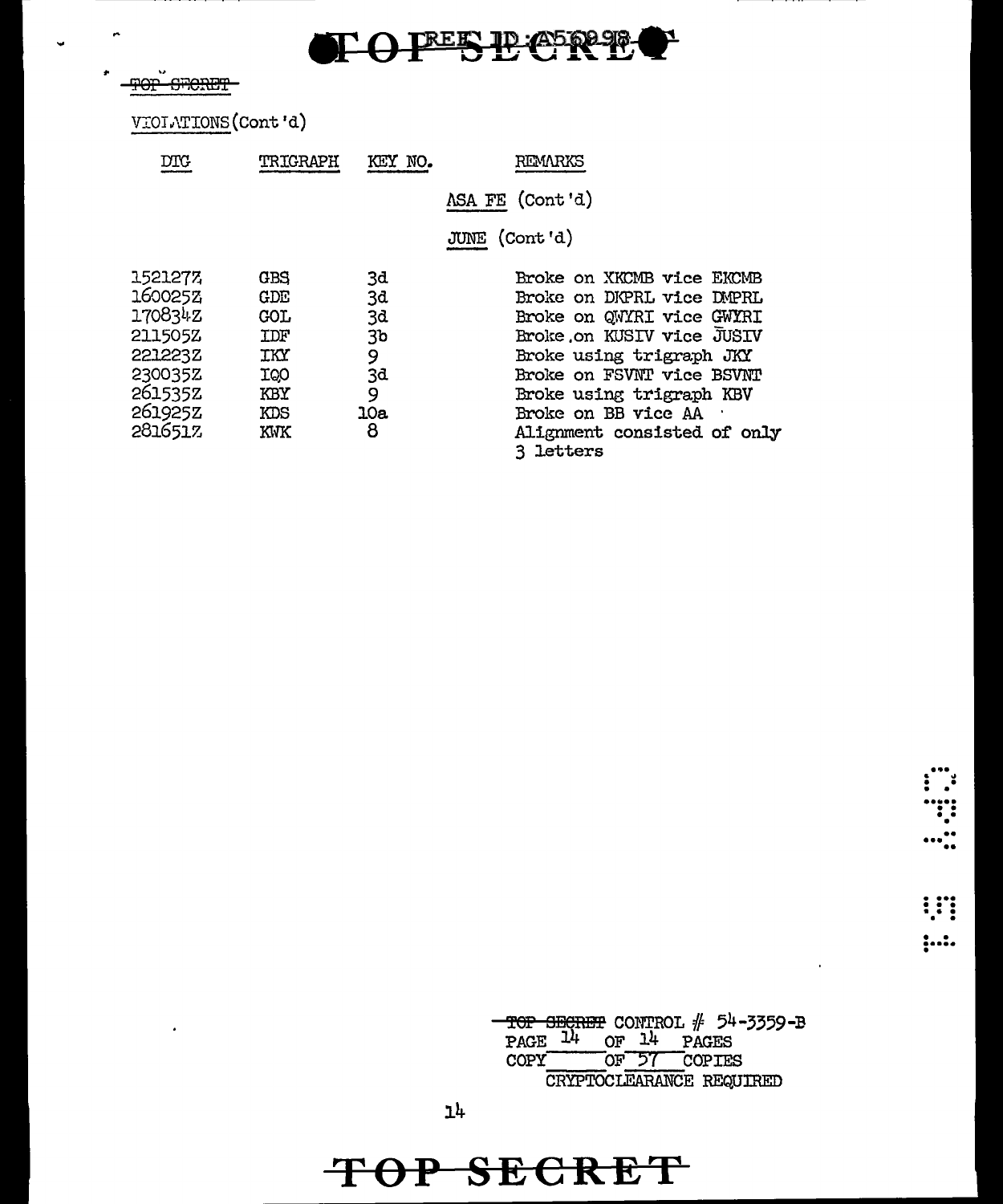



### KEY LIST OF ARMY VIOIATIONS

### Apr. , May, June, 1954

### ROTOR ARRANGEMENT

- 1, Use of a rotor arrangement for an inappropriate cryptoperiod, day or month. (Reference AFSAG 1262, para  $5006a(1)$ )
- 2, Use of a rotor arrangement from a key list assigned to another station. (Reference AFSAG 1262, para 5003b)

#### ROTOR ALIGNMENTS,

- 3. Discrepancy between the message rotor alignment resulting from decipherment of the message indicator and the message rotor alignment actually required to decipher the message, although the latter was correctly derived. The discrepancy involves (a) transposition or letters, (b) substitution of a letter alphabetically adjacent to the correct letter, (c) substitution of a phonetically similar letter, or (d) errors in encipherment.
- 4. Identical message indicators appeared on different messages (or transmission sections) enciphered on the same machine. Use of the message rotor alignment resulting from decipherment of the message indicator allowed decipherment of the first but not the second message. The message rotor alignment actually used for encipherment of the second message was properly tailed to the final alignment of the first message.
- 5. The message rotor alignment actually used for encipherment was identical to the final alignment of the previous message enciphered on the same machine. However, the last five letters of the message indicator decipher to a properly tailed alignment. (Reference AFSAG 1262, para 6002a(4))
- 6. Failure to tail previously enciphered message. (Reference AFSAG 1262, para 6002a(4))
- 7. Decipherment of the message indicator resulted in a message rotor alignment identical to the final alignment of the previous message enciphered on the same machine. The message rotor alignment actually used for encipherment, however, was correctly derived.
- 8. Omission or addition of one or more letters to the message indicator.

### KEY GROUP

9. The trigraphic key-group indicator in the message indicator did not correspond to the key group actually used for encipherment. Reuse *.Pf* a key group was not involved. (Reference AFSAG 1262, para 5004b)

## Incl 2 **SECRET CRYPTOCLEARANCE** REQUIRED